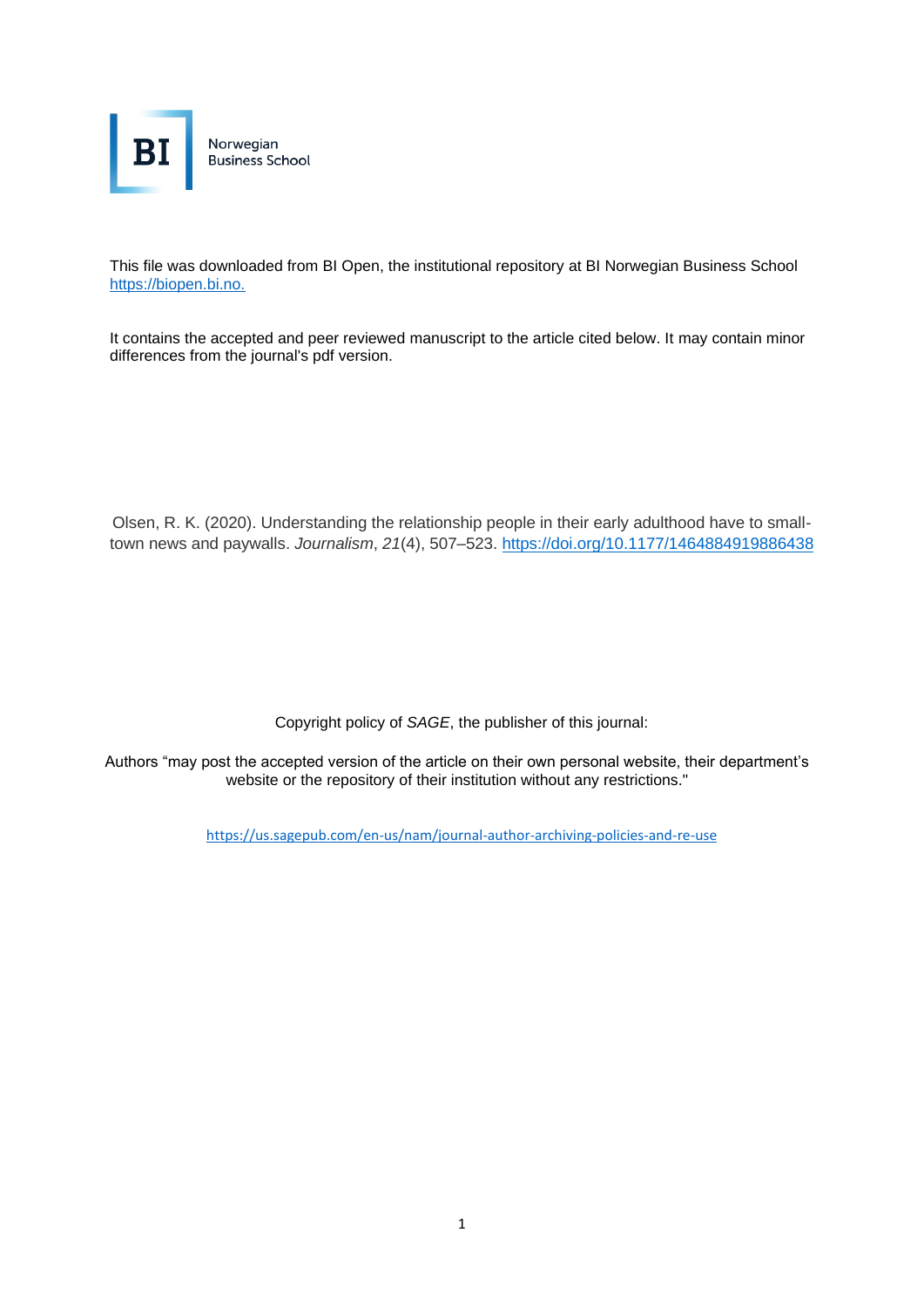#### **Author's accepted manuscript**

# **Understanding the relationship people in their early adulthood have to small-town news and paywalls**

# **Abstract**

*Within the context of a high choice, digital media environment, this study explores how people in their early adulthood perceive the value of news from the small town where they reside and their attitude towards paying for it. Based on qualitative data from in-depth interviews and a media landscape sorting exercise, the study demonstrates how those willing and unwilling to pay differ in terms of lived and anticipated value experiences with small-town newspapers. The study posits that there is a misalignment, for them personally and for the local community, with regard to their perception of small-town news medias' value. What might not be important for them as individuals is nonetheless experienced as important for the society they live in. The study expands on studies of perceived worthwhileness of news media in a small-town context and introduces the concept of societal worthwhileness to encompass media users' incorporation of collective interests in their value assessment of news media.* 

#### **Keywords**

Small-town news, local journalism, audiences, paywalls, worthwhileness of news media, willingness to pay

# **Introduction**

The digital transformation of local newspaper businesses and their relationship to their smalltown audiences have so far been mainly off the radar in journalism research. However, as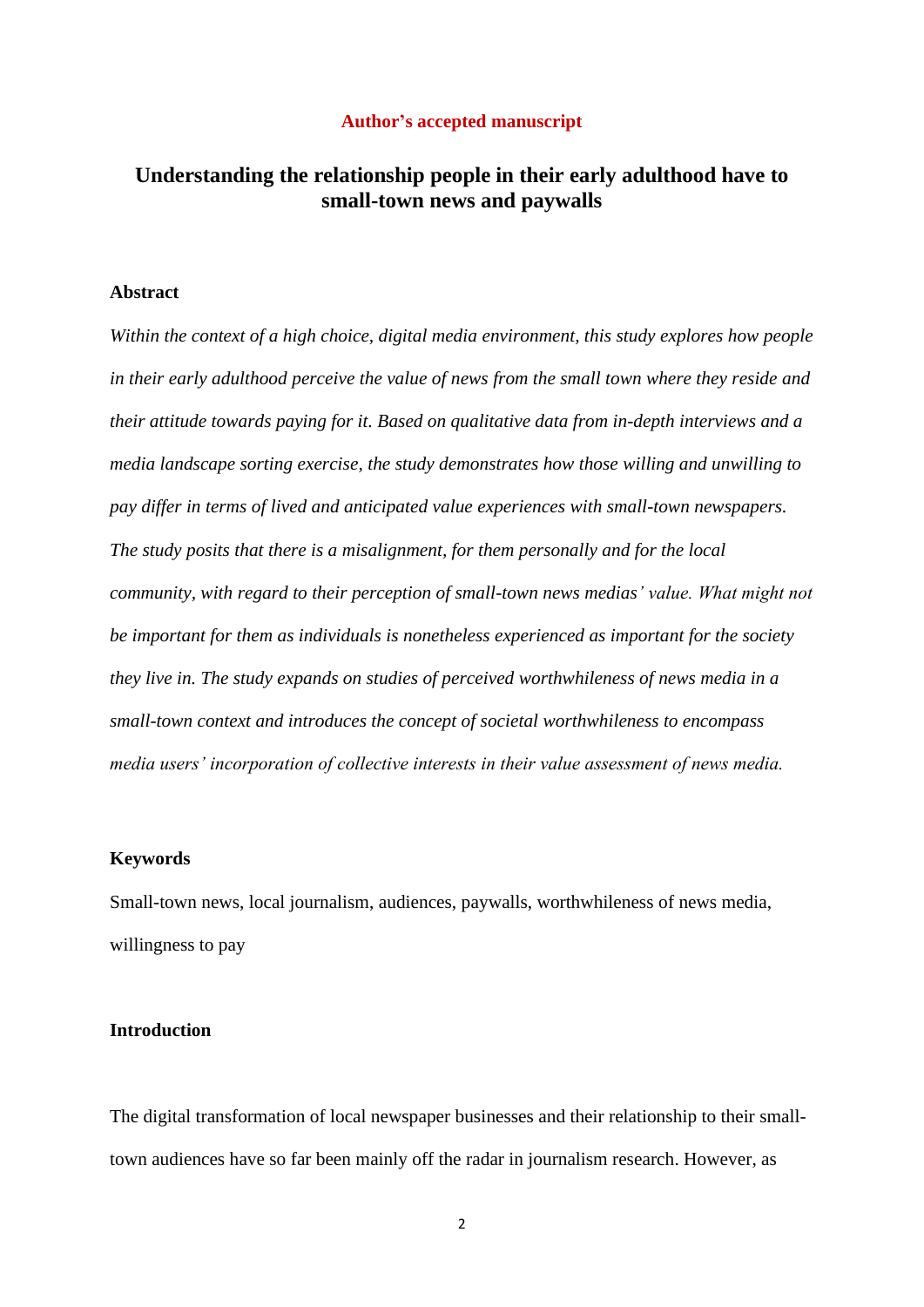demonstrated by Nielsen, (2015a) **small-town newspapers are keystone media which play important roles in local democracies**. They are part of the press structure's local media foundation that shape and support the local public sphere and served as mediators of local identity while providing a sense of belonging (e.g. Nielsen, 2015b; Skogerbø and Winsvold, 2011). **As such they serve as an essential component of local democracy. This democratic infrastructure is under threat as the business model upholding it is crumbling due to declining print readership, advertising and subscriptions. As a result, the future of local journalism can no longer be taken for granted (Nielsen, 2015).** In an attempt to secure print revenue and generate new online revenue, small-town newspapers have implemented paywalls (Olsen and Solvoll, 2018a) and the **funding of small-town journalism is increasingly dependent on a paying readership.**

**The implementation of paywalls takes place in a context of unparalleled news and information abundance where free content providers ranging from Facebook and municipal webpages to government-funded public service players are competing for the audience's attention.** The assumption underpinning local newspaper's paywalls, is that local journalism is so valuable that people are willing to pay for it (Olsen and Solvoll, 2018b). Such belief in the value of "the local" belongs to one of professional journalism's "deepest mythologies" (Pauly and Eckert, 2002: 310). Several studies have supported this myth by demonstrating high interest in local news among audiences in the US and UK (Cisarova, Macek and Mackova, 2018). However, interest in local news is unevenly distributed among countries (Newman, Levy and Nielsen, 2015) and the experiences from the American and British markets should be supplemented by insights from other media systems (Cisarova et al, 2018). Furthermore, audiences' relationships to sources of local news and information are dependent on demographic factors, particularly age (Rosenstiel et al, 2011), and the use of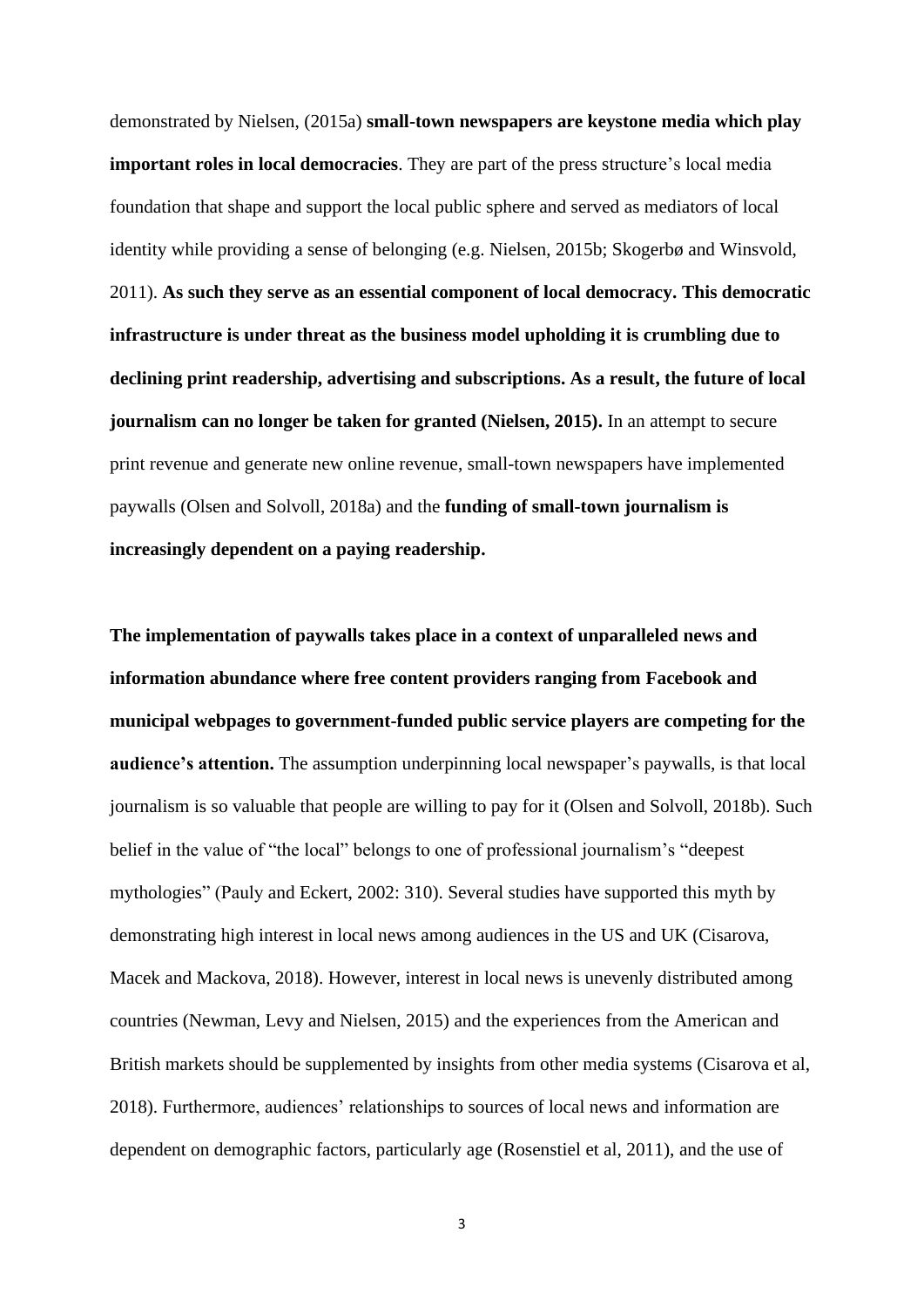local newspapers varies considerably between generations with lower levels of use among younger people (Wadbring and Bergstrøm, 2017). Although such insights contribute to a more nuanced understanding of audiences' relationships to local journalism, we know little about the value of small-town journalism for individuals. The question of whether small-town news really matters to people living locally has not been addressed in the literature, which leaves an important aspect of local newspapers' sustainability unexplored. **With the increasing reliance on user payment to fund local journalism, this question ultimately concerns the future of small-town newspapers and their role as civic institutions in local democracies.** The purpose of the present study is to fill this gap by exploring how people in small towns relate to news and news providers in their locality. Extending uses and gratification literature on the perceived worthwhileness of news media concept (e.g. Schrøder and Kobbernagel, 2010), this study makes a dual conceptual and methodological contribution: On the hand, it introduces a distinction between individual and societal worthwhileness of news media in a small-town context and explores how this relates to local news consumption and people's willingness to pay for small-town journalism. On the other hand, it proposes a methodology for examining individual and societal worthwhileness inspired by Q sorting and media landscape mapping methods. Furthermore, by zooming in on people in their late twenties to early forties who are in early adulthood (Levinson, 1986) and living in a media rich (Chaffee and Wilson, 1977) small-town environment, the study provides new knowledge about an age group which journalism studies have mainly overlooked. According to Levinson (1986) early adulthood is the season for pursuing professional aspirations, establishing a niche in society and raising a family. As the strong connection between starting a family and starting a newspaper subscription has weakened with the increased consumption of news online (Høst and Vaage, 2010), the early adulthood segment represents a particular challenge for small-town newspapers aiming to build a digital subscription base for the future.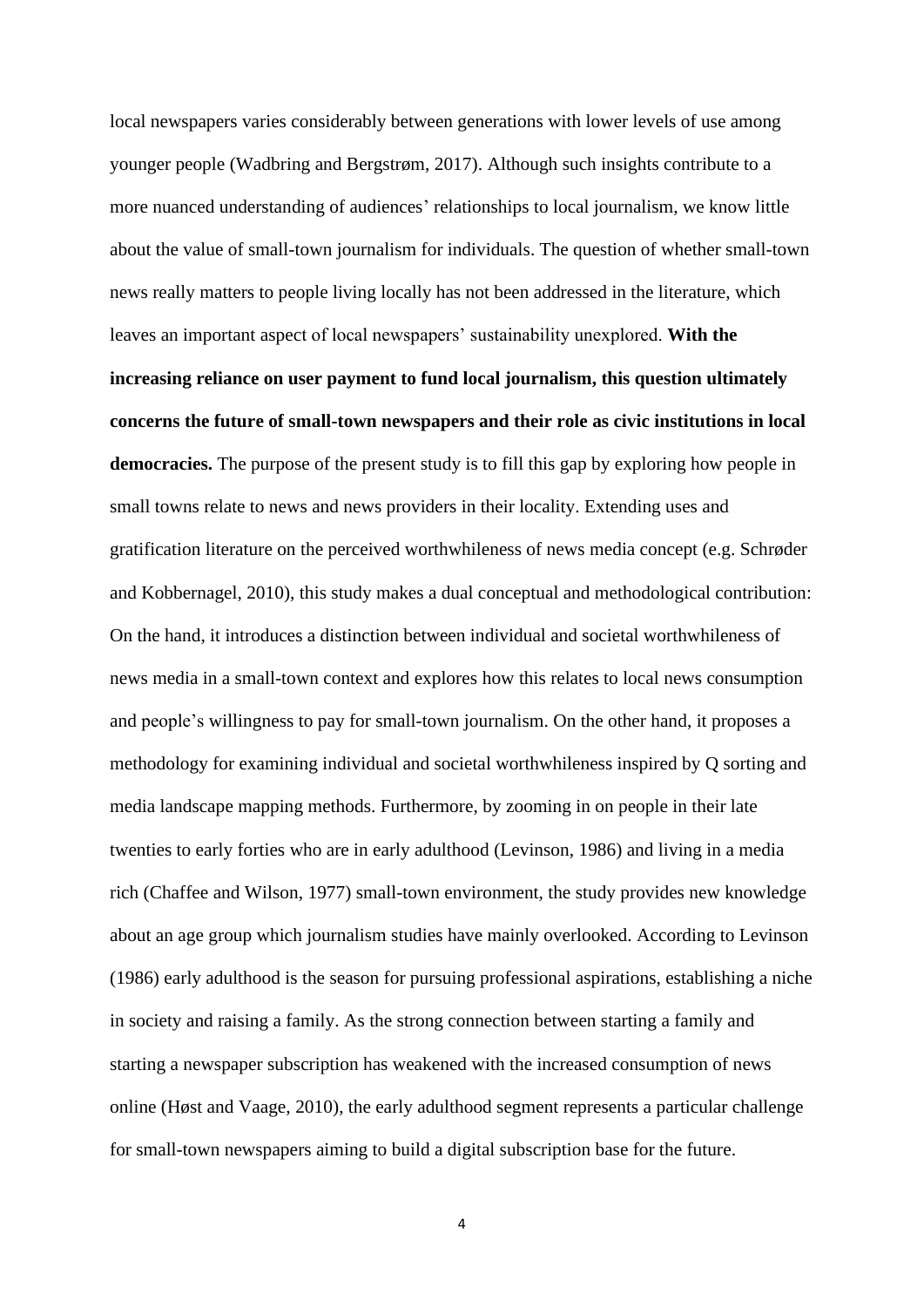The article proceeds with a literature review of relevant research on small-town newspapers and the value of proximity, and on the worthwhileness of news media concept in uses and gratification research and its relationship with willingness to pay for local news. Following this, the methodology and the case market are described and results are subsequently presented before the discussion and conclusion of the article.

### **Small-town newspapers and the value of proximity**

Despite its centrality in the media structure in countries worldwide, the locally-based newspaper enterprise rooted in a small town is not clearly conceptualized in the literature. According Lauterer's definition, such operations fall into the category of "community newspapers" described as largely commercial ventures with circulations below 50,000, published daily to bi-weekly and serving people who live together in a distinct geographical space with a clear local-first emphasis on news (2006: 1). However, as noted by Hess and Waller (2014), the term "community" in relation to newspapers and journalism has become increasingly complex with the incorporation of highly diverse phenomena, such as alternative, independent underground and radical media challenging mainstream media, as well as journalists who share a strong connectedness to their audiences and processes of increased citizen empowerment and social development. Furthermore, the use of the term "community" in relation to media serving a fixed geographic territory and people living there, it is contested in the literature, as described by Hess (2013): "while individuals may engage in similar communication channels or reside in a similar geographic area, it does not necessarily make them part of the same community" (p. 50). As an alternative to the notion of community, Hess (2013) offers the concept of "geo-social" to define news outlets "that have a solid connection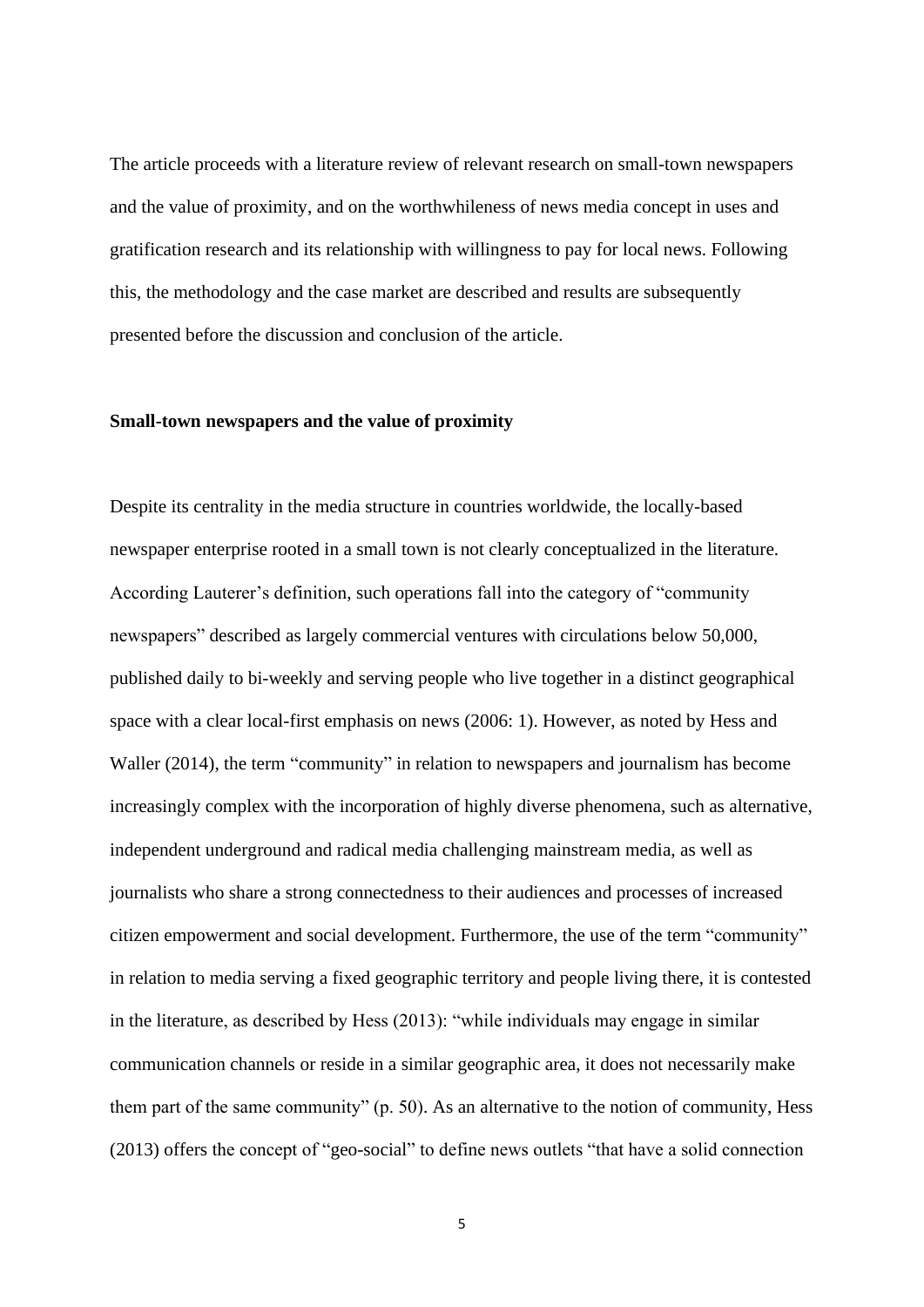to geographic territory while acknowledging the wider social space in which they play a role" (p. 49). Embedded in "sense of place" the geo-social concept links audiences to people and places without assuming shared values or common interest between them or even assuming that they reside in the same area. Instead it acknowledges that one's connection or identification with the geographical area that a newspaper serves is individual and unique. Drawing on this, the present study defines small-town newspapers as geo-social news outlets with a geographic connection to a town or small city.

Small-town newspapers' connection to this geographic territory is manifest in their selection and presentation of content. Buchanan (2009) describes this as a process of producing locality, such as subjects and spatial location: Newspapers' notices and stories of rites of passage – births, deaths, marriages – play an important part in producing local subjects, whereas news and debates about roads, buildings, housing, commercial development, cultural amenities, etc. aid the spatial production of locality. Ultimately, the question of whether small-town newspapers matter to their audiences depends on the audiences' interest in this production of locality and to what extent the production of locality is what Shapiro and Varian (1999) describe as inimitable and non-substitutable. According to Goyanes (2015) the newspapers' value is based on the daily interpretation of local realities and on the knowledge and understanding of a shared message and language that feel close and are irreplaceable. As such, these newspapers propose value of proximity as their core offering to their audiences. Whereas some research maintains that proximity remains fundamental in defining news value and news interest among people (Mersey, 2009; Schaudt and Carpenter, 2009) and stimulates a growing number of hyperlocal media initiatives, other contributions suggest that proximity in local news is not as important to audiences as they are to journalists and that the availability of information from all over the world has devaluated the relevance of proximity with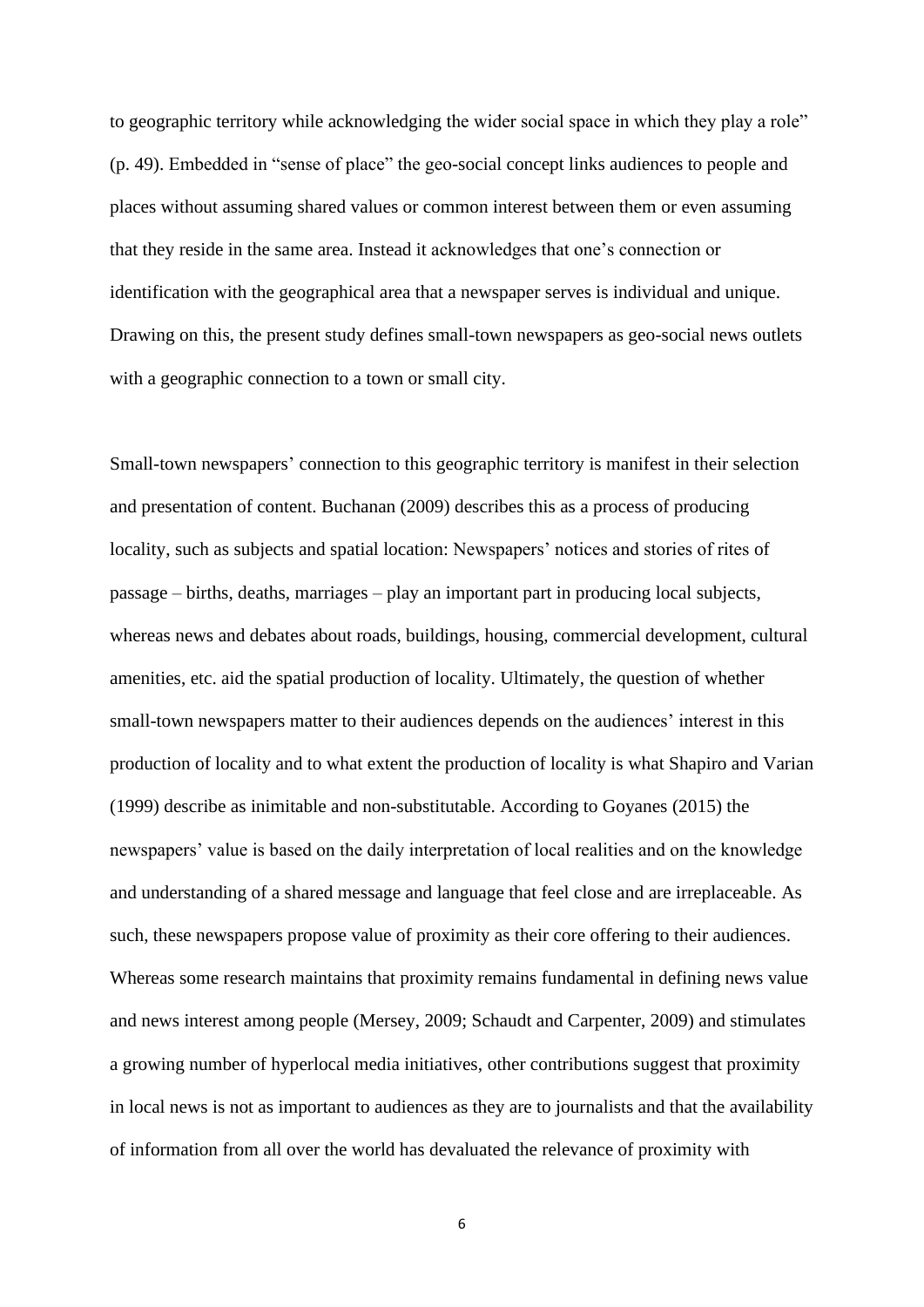decreasing interest in "news close to home" among the audience (Armstrong, McAdams and Cain, 2015: 94)

# **The worthwhileness of local news media and audiences' willingness to pay**

The value of proximity for the audiences of small-town newspapers links to what Schrøder and colleagues (e.g Schrøder and Larsen, 2010; Schrøder and Kobbernagel, 2010; Schrøder 2015) have conceptualized as the perceived worthwhileness of news media for the individual. In their definition, such worthwhileness denotes individuals' subjective assessment of whether a medium is worth their while or not. Without ignoring the habitual aspect of media use, the authors describe a process of relatively rational calculation of worthwhileness among individual media users: from becoming aware of a medium through trial consumption and intermittent use, to ending up on their list of routines (Schrøder and Kobbernagel, 2010). The factors that constitute a news medium's perceived worthwhileness include the subjective experienced material as well as situational and functional circumstances that characterize the medium's practice of use (Schrøder and Larsen, 2010). The individual's assessment of worthwhileness weighs the resources required to use a particular medium, such as time and money, against the benefits of using it. One such key benefit is what Couldry et al (2007) have defined as mediated public connection, referring to a medium's ability to deliver content which satisfies users' needs as citizen-members of the democratic order as well as participants in cultural and social networks (Schrøder and Larsen, 2010). The factors in the "worthwhileness equation" determine "why some news media and not others are chosen to become parts of an individual's news media repertoire" (Schrøder, 2015, p. 63). This cost versus benefits perspective connects perceived worthwhileness of news media with the field of customer perceived value research. In this tradition, customer value is a subjective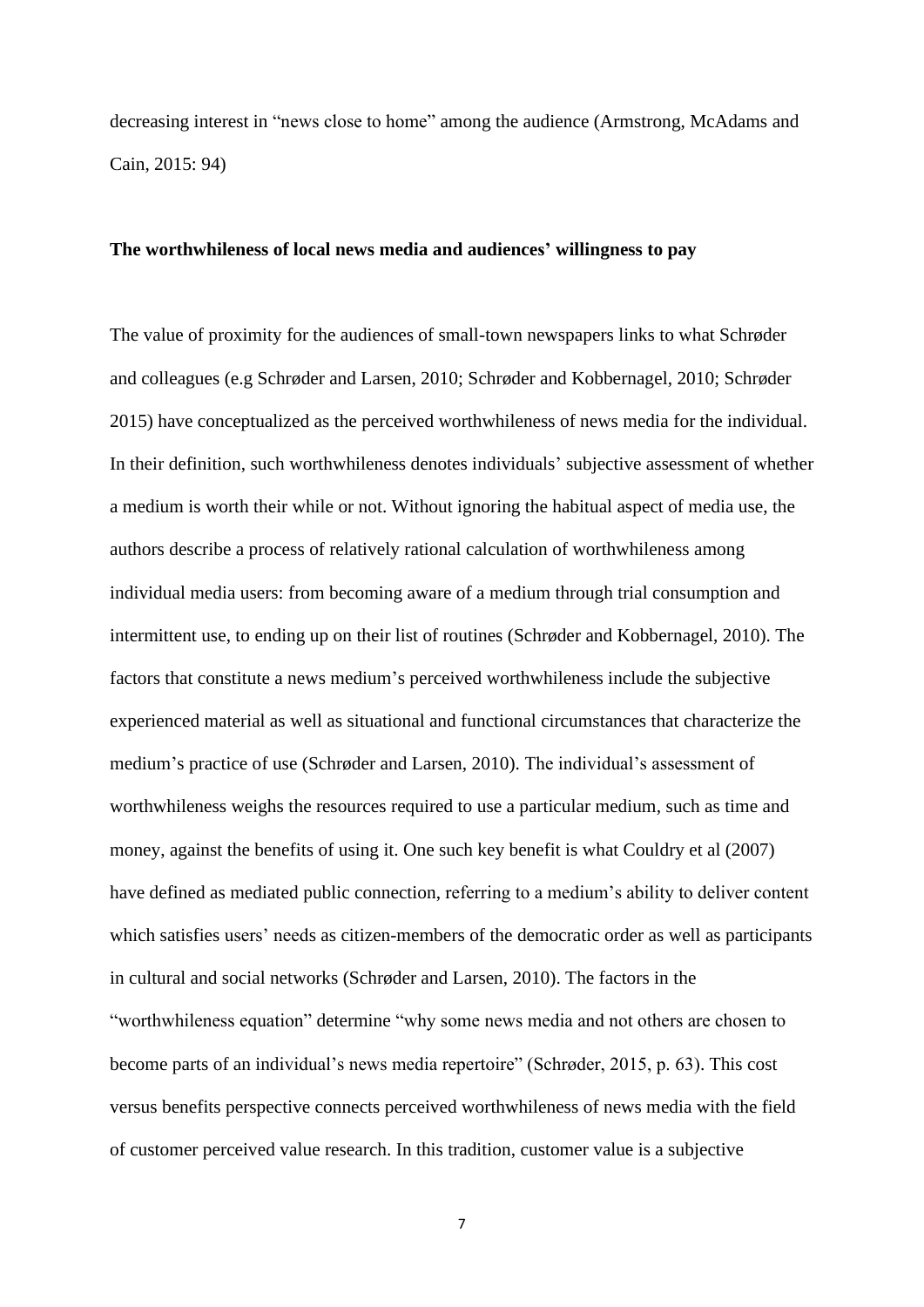assessment of the utility of a product or service based on perceptions of what is received and what is given (Zeithaml, 1988, p.14). For customers to perceive an offering to be of positive value, benefits have to outweigh undesired consequences, such as monetary and nonmonetary costs. Customers determine an offering to be of superior value by comparing it to competing offerings, expectations or past experiences (Kumar and Reinartz, 2016).

The concept of perceived worthwhileness is related to people's willingness to pay for news due to the fact that price constitutes an important factor in the judgement of worthwhileness (Kammer et al, 2015). **Findings from the paywall literature demonstrate how newspapers tend to paywall their most valuable content to stimulate user payment, (Myllylahti 2017; Sjøvaag 2016). Highly specialized content such as local news, may stand a better chance as a payable online product than uniform, general, national and international news (Goyanes, 2015). As people feel a personal connection to local topics from their hometown, willingness to pay may increase (Himma-Kadakas and Kouts, 2015). However, previous paywall research has found limited paying intent for local newspapers online (Chyi, 2012) particularly among younger people (Goyanes, 2015) who are more likely to reduce their consumption of local news due to paywalls (Chiou and Tucker, 2013; Olsen and Solvoll, 2018b). In an international study of small and large newspapers Myllylahti (2014) concludes that paywalls do not offer a viable business model in the short term.**

Local news shares characteristics of a public good as well as a merit good: They are nonrivalrous, non-excludable products that are expensive to produce, provide little financial return and are under-appreciated by consumers. However, their positive externalities engineer numerous benefits for local democracy (Ali, 2016). Such benefits include keeping the public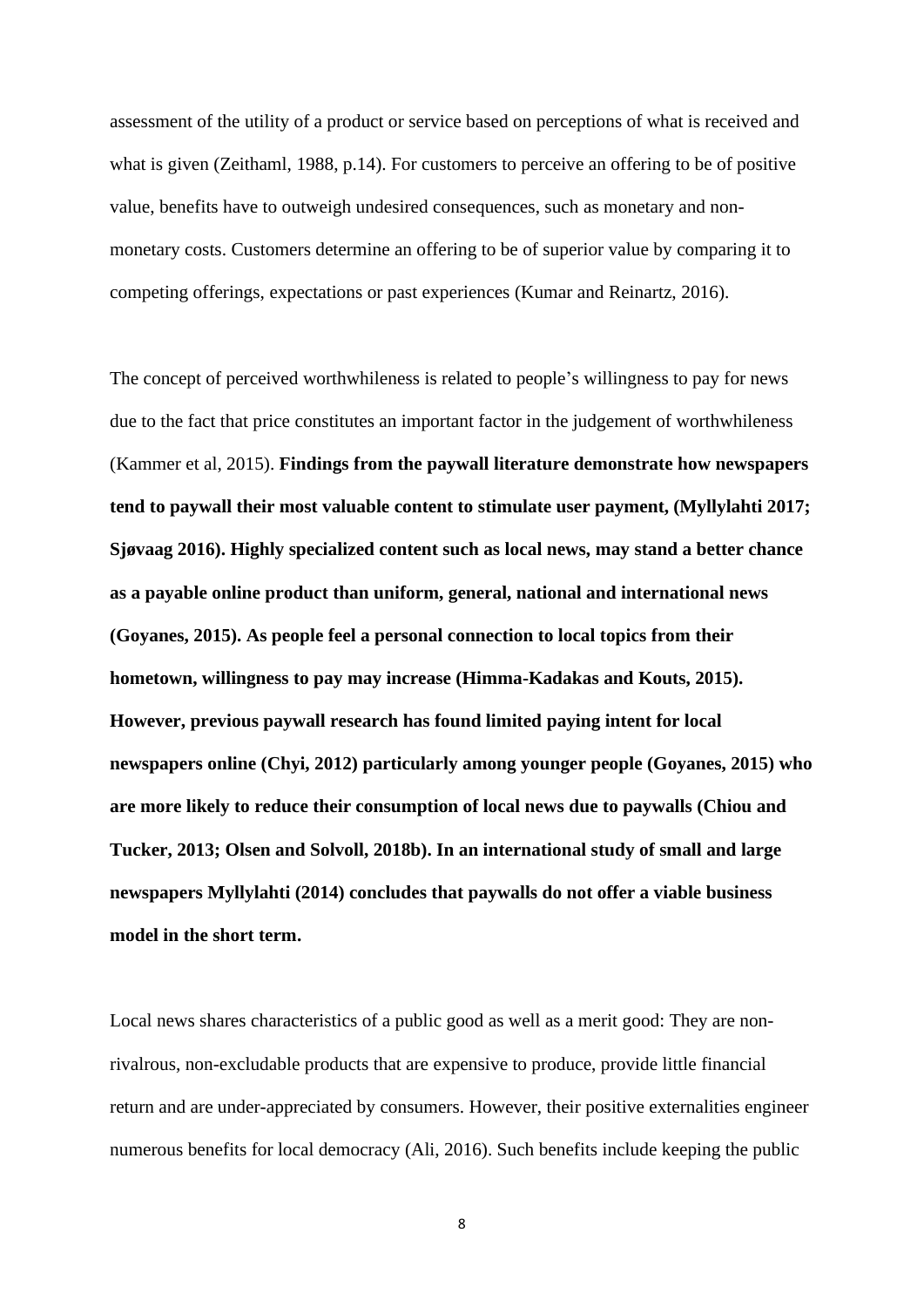informed, providing an arena for local debate and contributing to a sense of belonging (e.g Nielsen, 2015b; Kösters and Jandura, 2017; Skogerbø and Winsvold, 2011). According to Ali (2016) audiences' under-valuation of local news is one of the main reasons for the present crisis that local journalism is experiencing. There are, however, some indications in the literature that audiences do consider the societal value of journalism when making decisions on paying for news. Cook and Attari (2012) found that the prospect of a news provider going bankrupt had a positive effect on audiences' willingness to pay, and Swart, Peters and Broersma (2017) demonstrate how paying for news was considered a "civic obligation" among the audience – a support their informants felt compelled to provide because the place they lived in "deserves its own newspaper" (p. 1355). Such motivation suggests that customer perceived value, in this case worthwhileness of news media, is not only self-oriented, but also other-oriented as described by Holbrook (1994). Even if this sense of civic obligation only applied to non-digital media in the study by Swart et al (2017), the increasing number of people paying for news online (Newman et al, 2018) indicates that this could also be the case for digital news.

The present study addresses the ambiguity identified in the research literature with regard to perceived value of news from the geographically near. It investigates how people in their early adulthood perceive the worthwhileness of local newspapers: the value of its "production of locality", its inimitable and non-substitutable character and its relative importance for them as individuals and for the small-town society that they reside in. Ultimately, the study asks if small-town news matters to people in early adulthood and if they are willing to pay for it.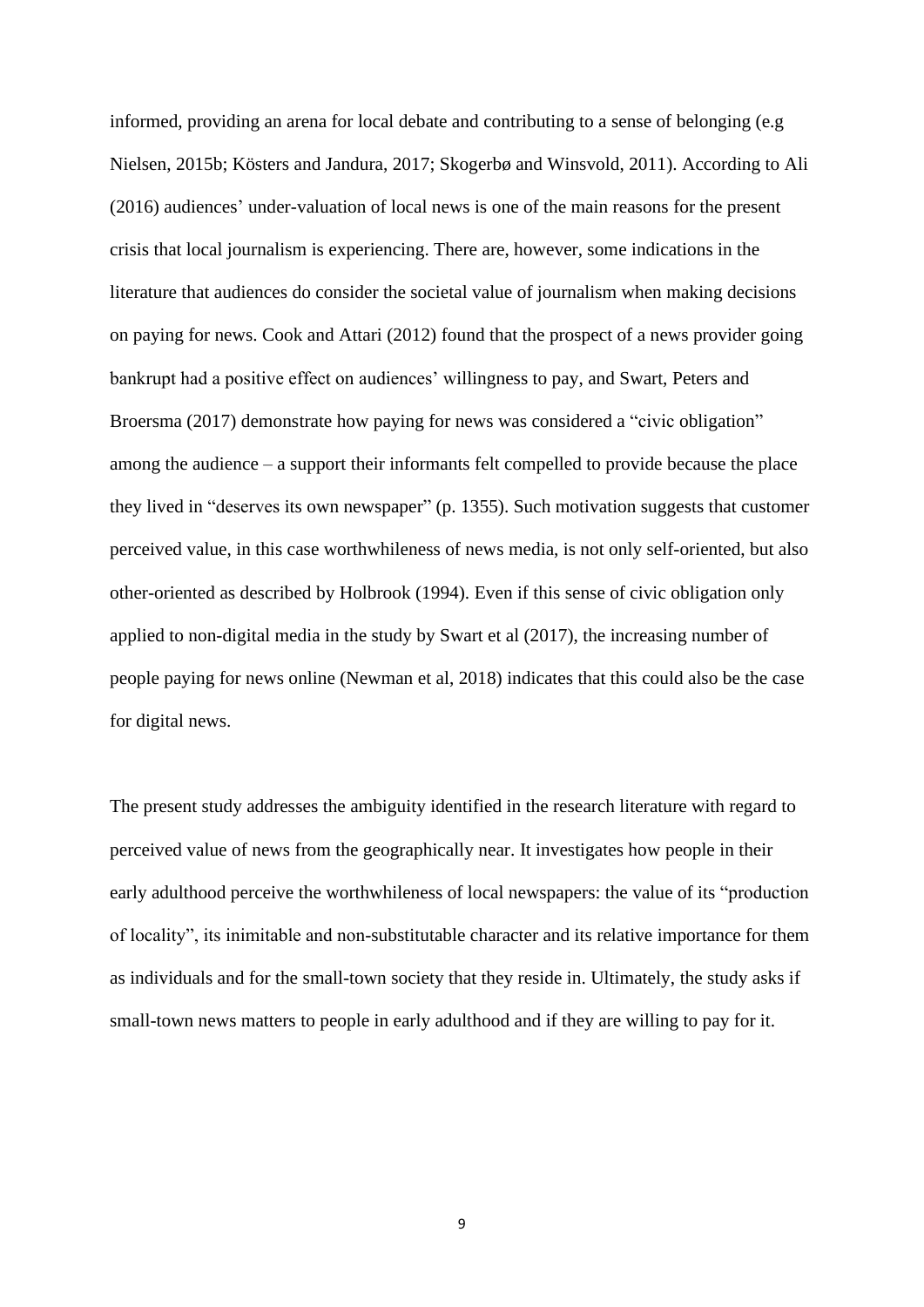#### **Method**

The study was conducted in Fredrikstad in Norway, a digitally advanced country with more than 220 newspapers spread all over the country (Østby, 2018). With its population of 81,000 and 110.4 square miles Fredrikstad has city characteristics in terms of demography, geography, economy and local governance but remains a small town "at heart" with a distinct geographically rooted identity. The case market has a wide variety of digitally advanced and traditionally oriented media outlets making it a media-rich (Chaffee and Wilson, 1977) environment. Its largest newspaper, *Fredriksstad Blad,* has a combined digital and print circulation of 19,169 (Høst, 2018) and a forward leaning digital strategy. The second largest newspaper, *Demokraten,* has a combined digital and print circulation of 4,468 and receives governmental support as part of the country's press subsidizing system (Østbye, 2018). Both newspapers have online paywalls. *NRK Østfold*, the regional public service broadcaster (PSB), has its headquarters in Fredrikstad. The case market also has a wide variety of digitally born media, ranging from municipal webpages to local businesses and civil society representatives with their own communication channels. The media richness of the case market is not generalizable to other small-town contexts but provides an alternative to studies of emerging local news deserts (Abernathy, 2018) which have caused scholarly and industry concern. The chosen case market offers a unique insight into the attitude and behavior of those living in a media rich environment with regard to small-town news.

The study combined in-depth interviews and a media landscape-sorting exercise with 20 informants aged 26-44 living in or just outside Fredrikstad. They were recruited through interpersonal contacts, referrals and invitations in local Facebook groups. A quota-sampling strategy was applied to secure a balanced mix of subscribers and non-subscribers of the small town's newspapers. **The resulting non-random sample consisted of 8 men and 12 women**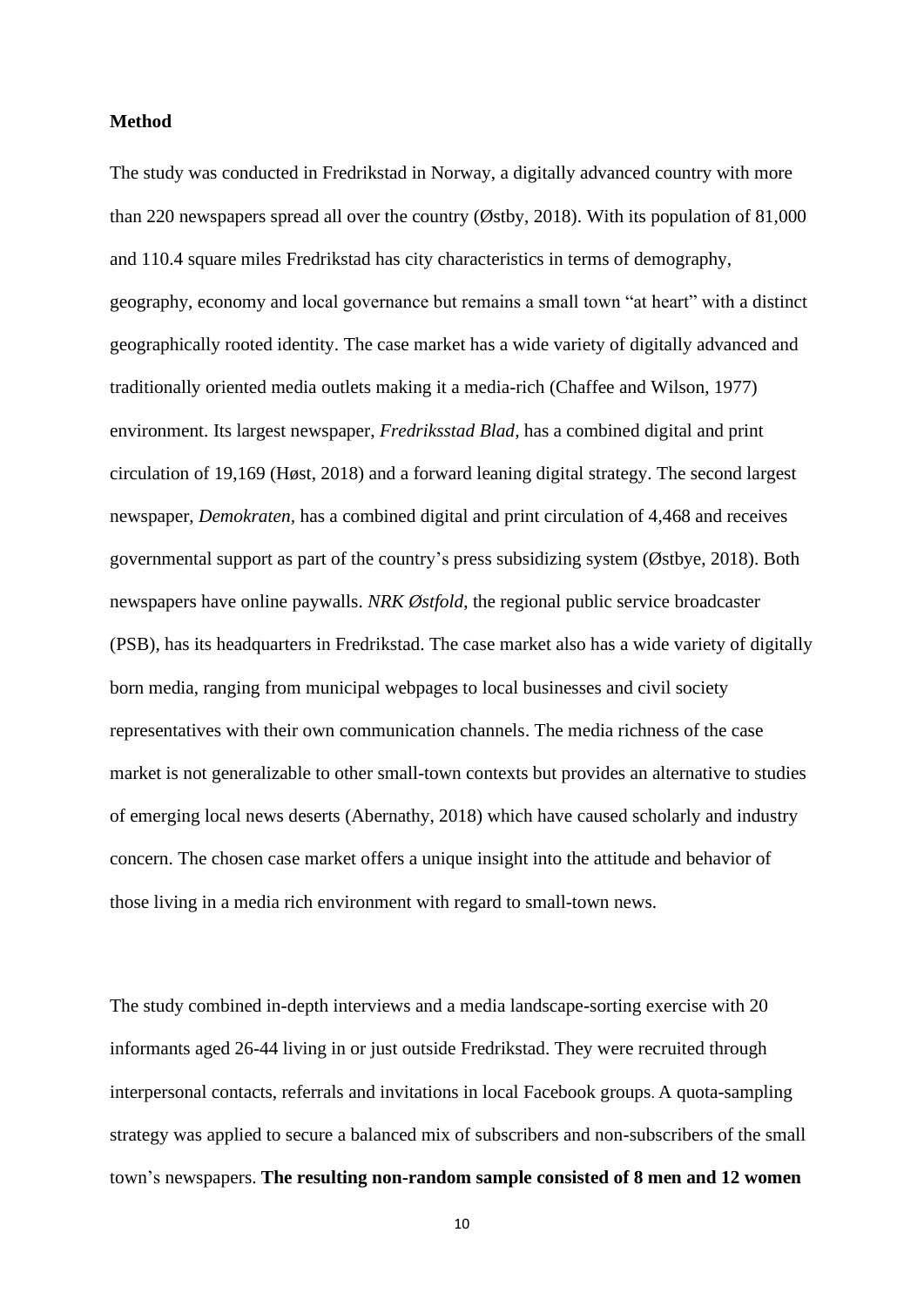**with high levels of education and a homogenous geographical background <sup>1</sup> . The size and composition of the sample is a limitation of the study that should not be ignored in the interpretation of findings. Despite being limited in number and thus not generalizable, the informants' in-depth qualitative accounts offer constructive insights that are useful for developing theory.** Data were collected in February and March of 2018. Each interview lasted for approximately an hour and took place at the premises of an educational institution in Fredrikstad. An initial day-in-the-life-interview was conducted where informants were asked to describe their media consumption during an average day. This prepared them to talk about the value of keeping informed about the area where they lived and their relationship to various sources of local news and information. After the interviews, the informants were asked to arrange a stack of cards with the names of local media sources along a continuum from "important to me" to "not important for me". This media landscape interview technique described by Tammi (2016) is inspired by the Q sorting applied in research by Schrøder and colleagues (e.g 2010) but deviates from this method by allowing the participants to freely define a) the number of cards in the sorting based on the media they are familiar with and b) how to position the cards along the continuum. As the purpose of the sorting was not to generate data for statistical factor analysis, these adjustments were deemed suitable to overcome the limitations of Q sorting described by Schrøder and Kobbernagel, (2016) such as forcing informants to evaluate media they do not know or use. After the cards had been arranged based on their relative importance for the individual, the counterpoints of the continuum were changed to "important to local democracy" and "not important to local democracy" and the informants were asked to arrange the media cards again with the interests of their small-town society in mind. The aim of this exercise was to visually reflect the informants' valorization of different media sources and facilitate a

<sup>&</sup>lt;sup>1</sup> 8 with a Bachelor's degree or similar, 8 with a Master's degree or similar and 4 with no higher education. All but three were "born and bred" in the Fredrikstad region. One was an Eastern European immigrant.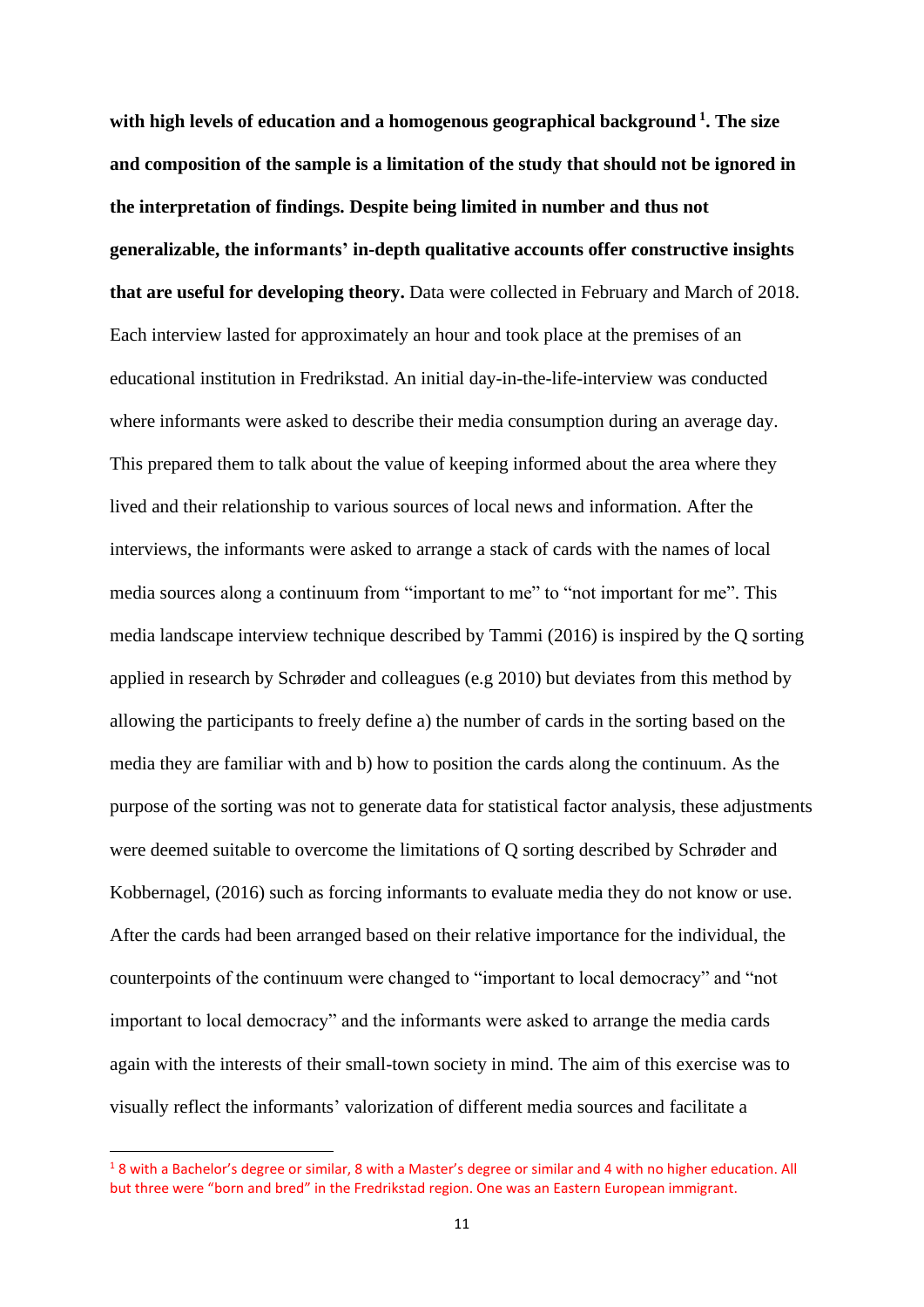comparison of self-oriented versus other-oriented worthwhileness of the media sources based on the assessment of importance.

The data analysis was conducted in two phases: First, using in vivo coding, transcripts of the standardized, open-ended interviews were analysed to capture the essence of the informants' relationship to different news and information sources in the locality. The analysis was structured around four topics: the value of the proximity of small-town news; the role of small-town newspapers for the individual; the inimitable and non-substitutable character of small-town news and readers' willingness to pay for small-town newspapers. Secondly, photographs of each informant's media landscapes were analysed pairwise to capture differences and similarities between the two sortings. Using Excel spreadsheets, the media cards from the photographs were presented as colour coded cells and positioned section-wise: important media to the right, unimportant to the left, and neither important nor unimportant in the middle. Transcripts of the informants' reflections during and after the sorting aided the interpretation of the visualizations.

## **Findings from interviews**

The interviews demonstrated the centrality of market-leading Fredriksstad Blad and the peripheral role of the number two newspaper, Demokraten, for the informants. Small-town newspaper thus refers to Fredriksstad Blad in the following section. With regard to media platforms, informants were digitally oriented. With few exception, they rarely consulted the printed local newspaper. The interviews further revealed that a divide between subscribers and non-subscribers did not fully capture the nuances in subscription relationships among the informants. Some of those who considered themselves to be subscribers to the small-town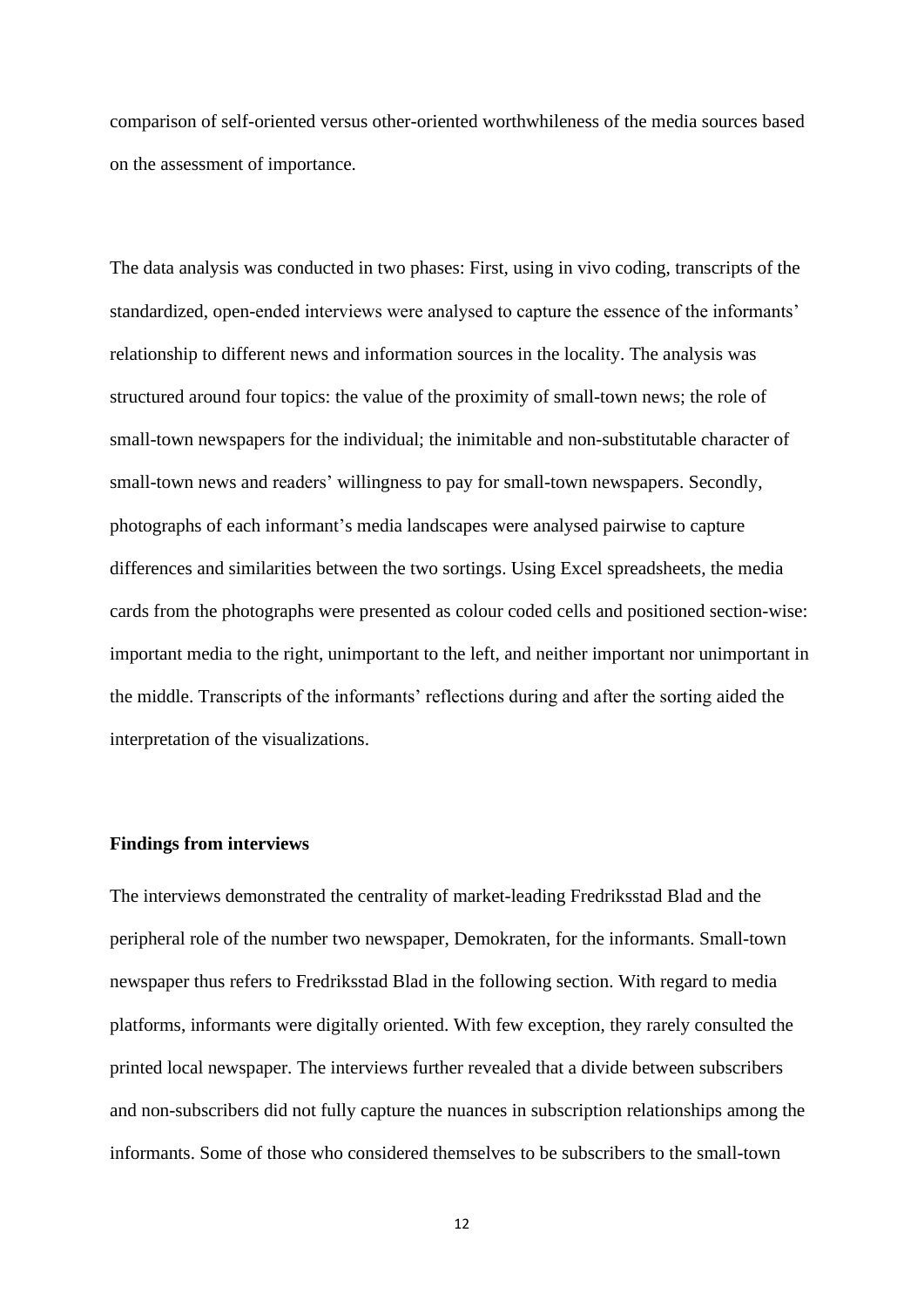newspaper did not pay for a subscription. Instead, they used a subscription paid for by somebody else, mostly their parents, to access paywalled content. Based on this, two groups emerged from the material: those *willing to pay,* who paid for a subscription themselves or indicated that they would do so if their free access was terminated, and those *unwilling to pay,* who did not subscribe or indicated that they were unlikely to do so without a free access option. In both groups there was support for the general principle of paying for online news and the price rarely surfaced as an obstacle to subscription. However, their views diverged on the value of proximity of small-town news and on the role of the small-town newspaper in the informants' daily lives, even though both groups recognized the inimitable and nonsubstitutable character of the small-town newspaper:

# *The value of proximity*

The willing to pay informants described small-town news as important because it made them feel updated on what was going on in town and enabled them to participate in local civic life: "You have to keep updated on what is happening around you in the local community. If you're not informed and don't care, you are unable to influence others" (Female, 36). Following the news and local debate was described as important for the informants' sense of belonging; reading about local people and positive development in the locality was fuel for local patriotism: "It's important because I'm involved in this town. It's important to be included, to know what people talk about, to take part in the conversation" (Female, 41). Small-town news was described as relevant because it concerned the everyday lives of the informants; their children's school and activities, their work, their interest in culture, sports, politics etc. The link between family life and small-town news played a key role: "With little children your focus is on family life and you're more concerned about the town because this is where we live our lives" (Female, 39).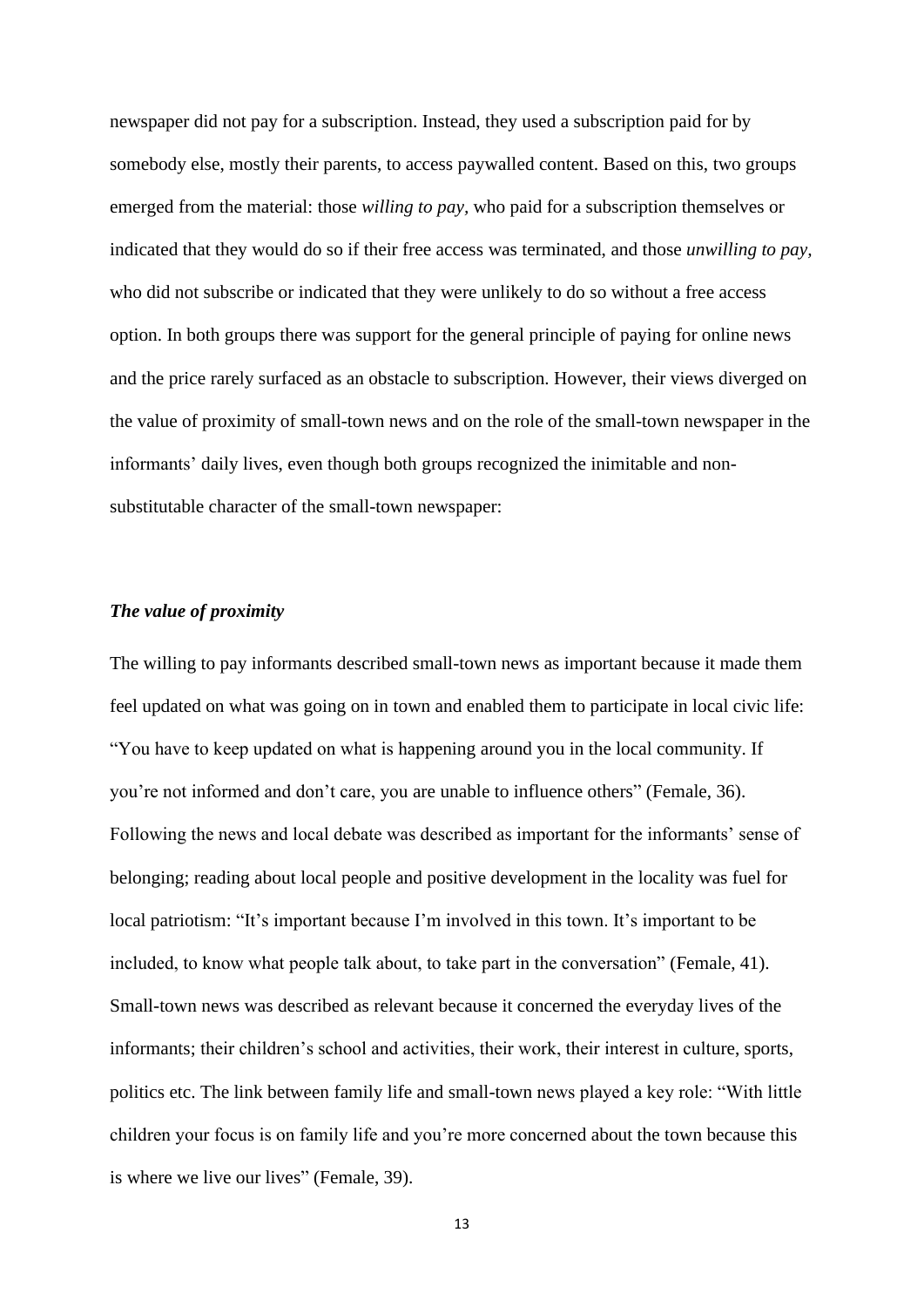Contrasting this, the unwilling to pay informants described small-town news as less important. A recurring topic in their account of small-town news was its "smallness" and its tendency to overemphasize insignificant matters. Even though the value of news from the locality was not ignored by this group, the newspaper's chronicle of small-town life was described as unengaging and the news values guiding the journalists' selection of news stories criticized and ridiculed: "Some time ago the front page of the local newspaper read "The apple tree in Mrs. Hansen's garden fell over during the storm last night" and I thought: "Is this their main story? With everything that is going on in the world, this is what Fredriksstad Blad chose to write about? That was it for me" (Male, 35).

The data material revealed a sense of detachment from small-town news in this group, sometimes due to a stronger personal interest in topics and areas beyond the scope of the small-town newspaper, such as national and international matters: "I don't think Fredriksstad Blad writes much about the topics that I'm interested in, like feminism, and education and professional life - unless it's about local jobs and businesses. I'm more interested in the general trends" (Female, 33). Such preferences motivated use of national and international media, rather than local. Others did not feel connected to the local community and expressed little interest in local news. This was sometimes associated with a sense of guilt: "As a citizen you're supposed to read newspapers and be well informed, and I'm not. I don't reveal that to others" (Female, 44).

#### *The inimitable and non-substitutable character of small-town newspapers*

When discussing sources of local information that could potentially replace the small-town newspaper, both those willing and unwilling to pay described the uniqueness and superiority of the small-town newspaper. Three alternatives were discussed as potential substitutes: Facebook, NRK Østfold (PSB), and the municipal webpages. Compared to the small-town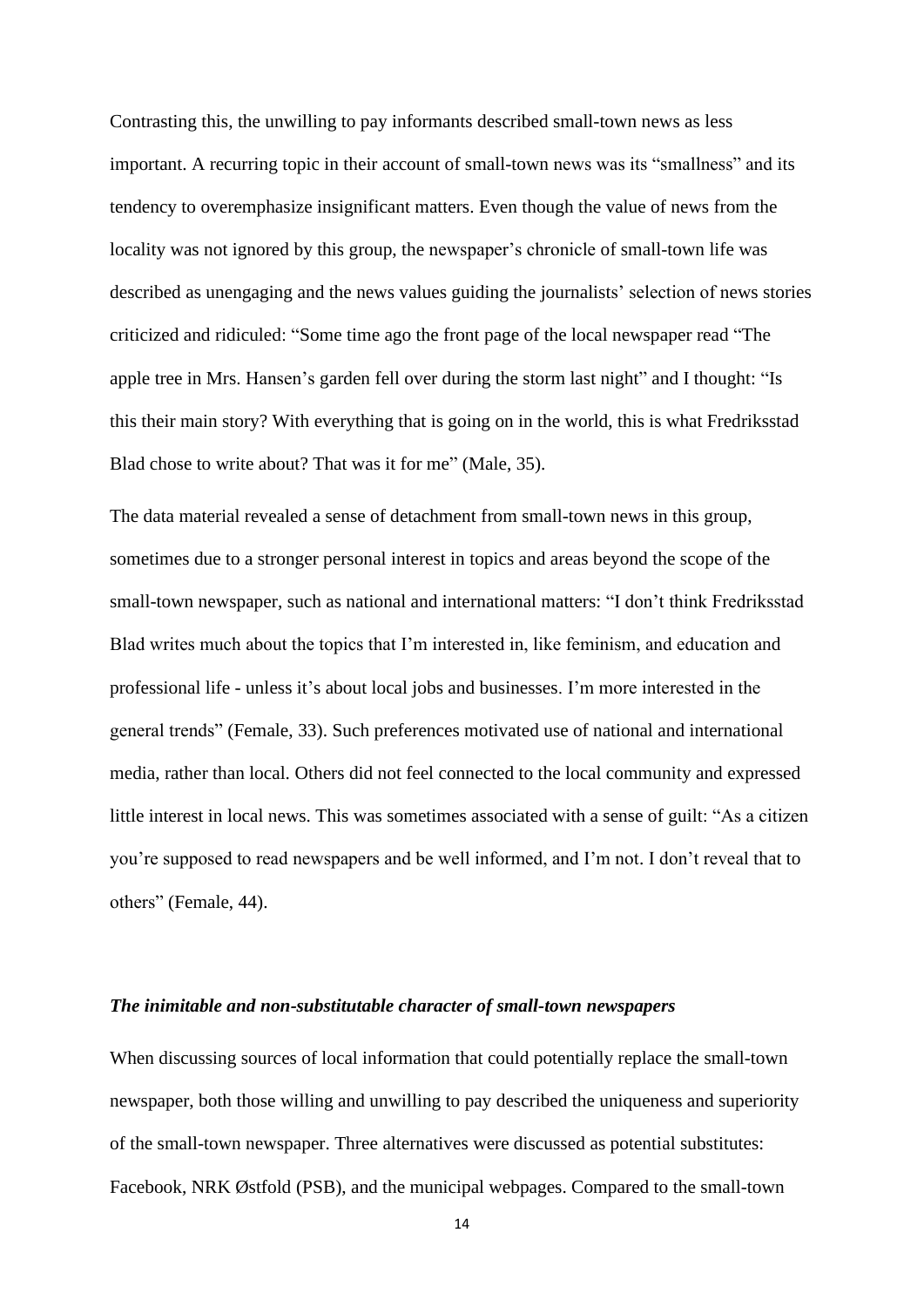newspaper, Facebook was mainly described as chaotic and unreliable. Relying on Facebook for news from the locality would mean missing out on things: "It's far too messy for that kind of use. News updates – OK. Posting of articles – fine. But it's not a replacement for a news site where you can find everything in one place" (Female, 36). This emphasis on the overview and order in the small-town newspaper was a recurring example of its superiority and uniqueness, along with its breadth of coverage and balanced presentation of different views. Other reasons why the informants regarded the small-town newspaper as superior included Facebook's lack of quality control, the risk of one-sided, opinionated information and the impact of commercial interest in the algorithmic display of news.

With regard to the news offerings from NRK Østfold, the local PSB provider, this was also described as inferior compared to the small-town newspaper. NRK Østfold was portrayed as more distant, superficial and lacking the special local feel of the small-town newspaper due to its focus on regional rather than hyperlocal news: "I don't think they cover local matters that much. There are more small stories in the newspaper because NRK is the whole region and Fredriksstad Blad is only this town" (Female, 41).

Adding to this picture, the informants made a clear distinction between the news provided by the small-town newspaper and the information on municipal webpages. Both in terms of userfriendliness ("it's terrible to navigate") and news value ("they're not very updated"), the informants described municipal webpages as inferior to the newspaper: "It's more information. Not news, really. It's updates about practicalities, like the closing of roads, opening hours in the local swimming pool. I don't think of that as news" (Female, 41). The municipality's information was also described as inferior in terms of depth and critical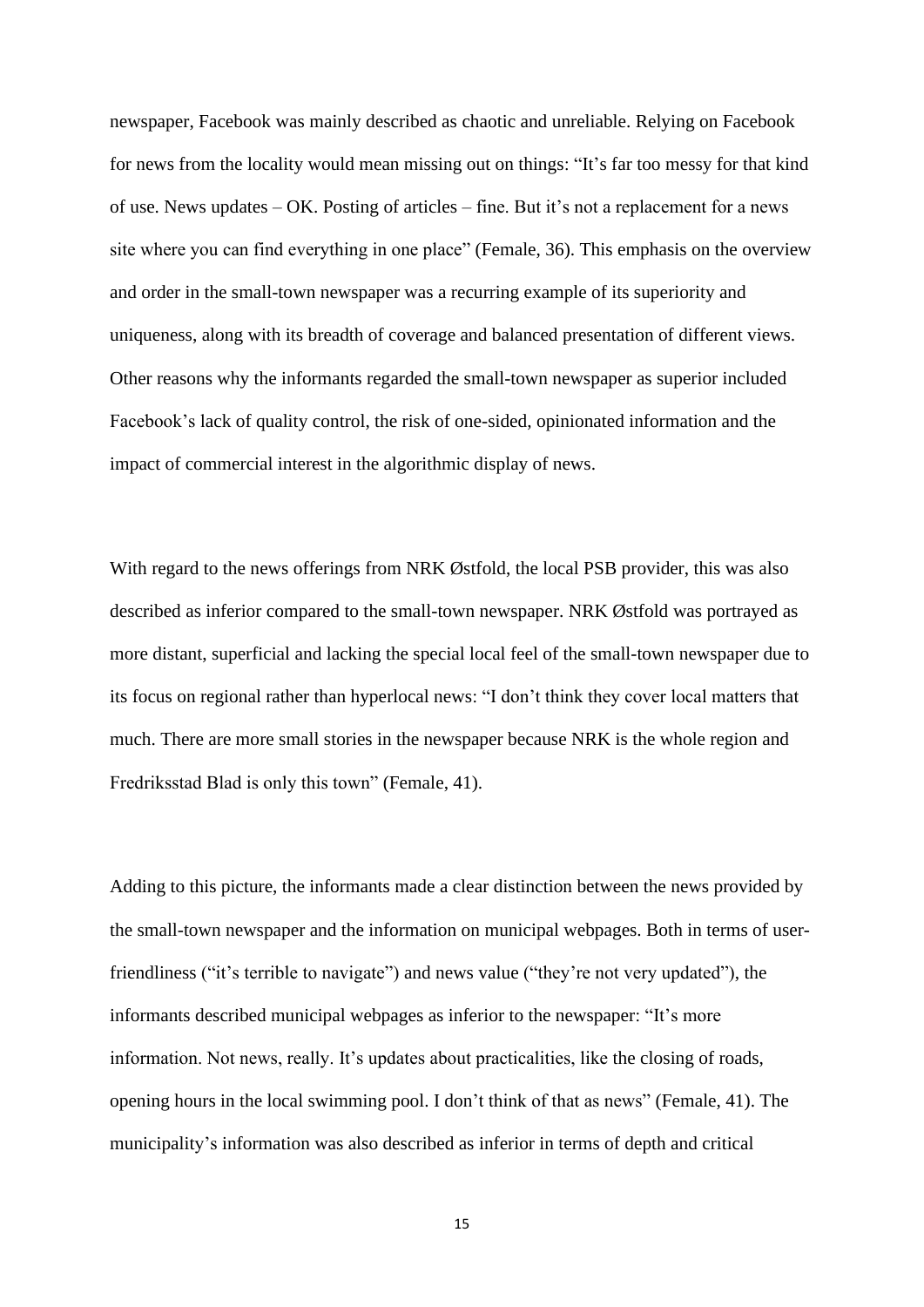distance: "They don't write more than they feel necessary and they avoid critical questions. So you'll have to consult the newspaper to get the full picture" (Male, 28).

# *The role of the small-town newspaper in the daily life*

Despite the uniqueness and superiority of small-town newspapers described by informants in both groups, their view on its indispensability for them personally differed, particularly with regard to the paywalled content. Among the willing to pay-informants, reading the small-town newspaper was well integrated in their daily routines as a "first thing in the morning" habit or a checking pattern throughout the day – or both: "The first thing I do in the morning is to check Fredriksstad Blad online. And VG. During the course of the day I check social media and news media, mainly Fredriksstad Blad, VG and Dagbladet" (Male, 27).<sup>2</sup> For this group, not having full access to the small-town newspaper was not an option. They described how that would have made them feel deprived, alienated and frustrated: "I would have been pretty frustrated because I couldn't access a lot of content. Not being be able to read local news – it will make you feel excluded from the community, I think" (Female, 39). Some of these informants described how the indispensability of small-town newspapers exceeded the personal realm. Local news was regarded as vital for the town and "something one ought to support" (Female, 26).

Among those unwilling to pay, consumption was less routinized and thorough. Scanning headlines and reading stories that did not require a subscription was described as sufficient: "You get an impression of what the story is about based on the headline and photo. If there is

 $22$  VG and Dagbladet are national newspapers published both in print and online.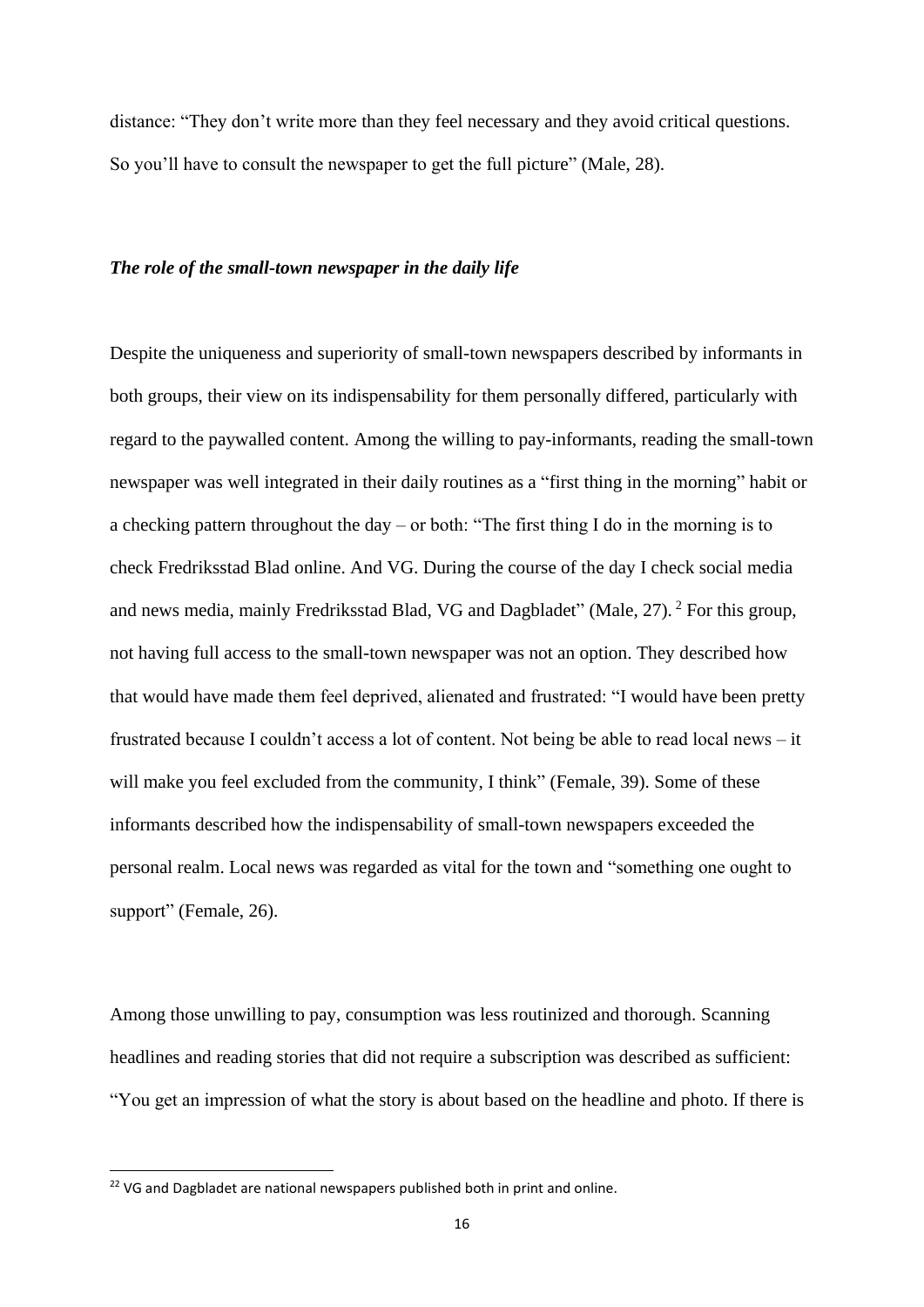something that catches your interest, you're always able to dig around on the internet to find out more" (Male, 34). The news sharing on social media and the general abundance of information made paywalled local content dispensable, according to this group: "Think about it – how much do you really need to know about this town? What you need, you'll find out, at least if you're using social media" (Female, 44). Even though the value of small-town newspapers was not altogether disregarded, it was described as something nice to have, rather than need to have: "I think you can operate perfectly well as an inhabitant of Fredrikstad without the local newspaper. It definitely gives us something, but it's not something we *must* have. We don't need it in order to navigate, as we get what we need on other platforms – or I ask my mum" (Female, 33).

### **Findings from media card sorting**

The informants' sorting of media sources according to importance for them individually compared to importance for local democracy revealed that the local democracy concept was challenging and ambiguous. Some informants approached it as the "political system" in their town, others treated it as a synonym for "people living locally". In both cases local democracy referred to collective interests rather than individual. This commonality guided the analysis of the card sorting, which identified two main patterns of shifting perceptions of worthwhileness when the perspective was altered from the individual to the collective: *The increased worthwhileness of newspapers and other legacy media* and *the ambiguous worthwhileness of social media*. These patterns were manifest both among those willing and unwilling to pay for small-town news. Underpinning the patterns were a set of motivations expressed in the informants' reflections and explanations of their card sorting. These motivations were identified as societal worthwhileness factors as they describe other-oriented benefits of the media sources rather than self-oriented.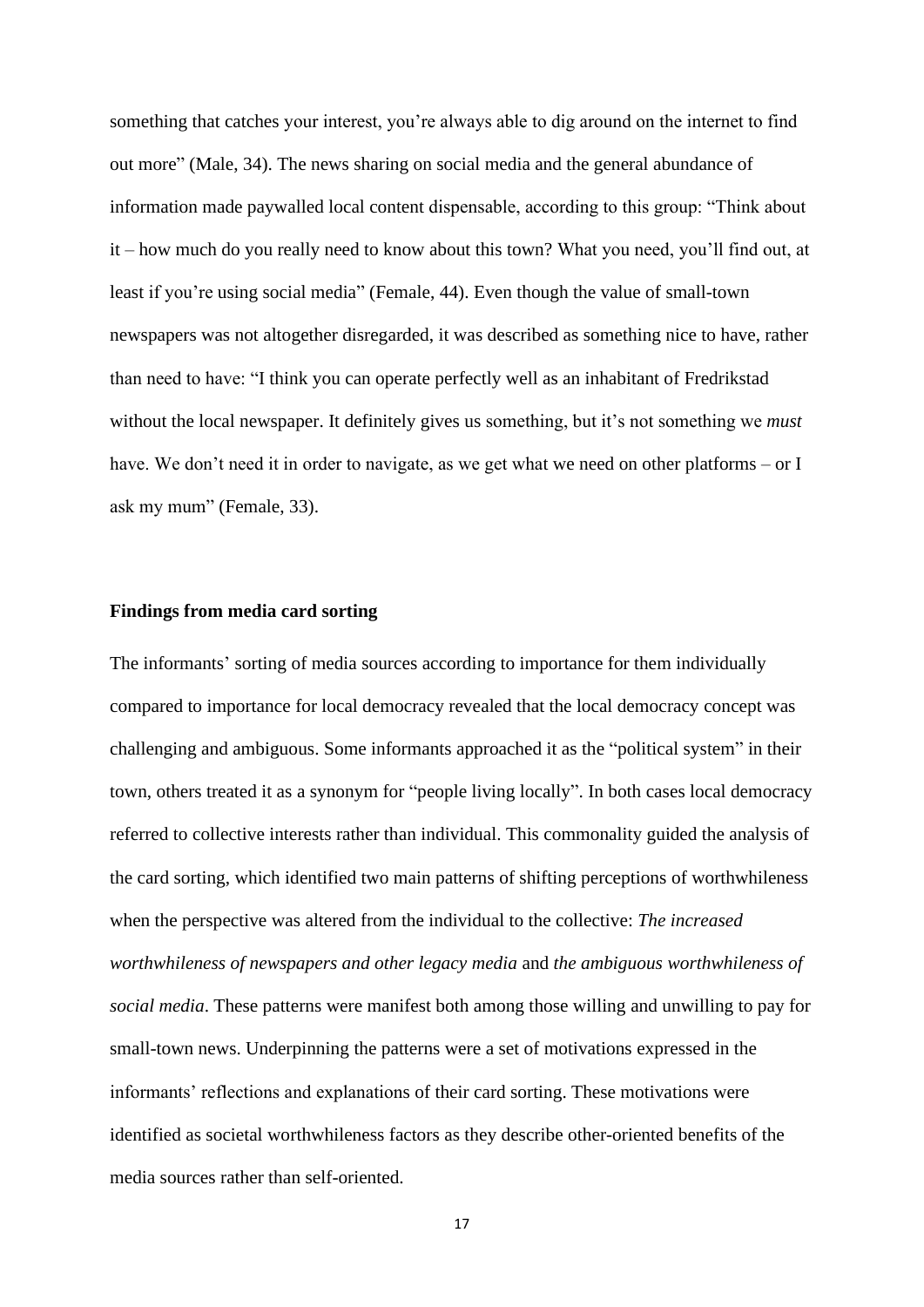# *The increased worthwhileness of legacy media*

This shift entailed the increased importance of newspapers as well as PSB media as displayed in the example in figure 1. This visualization of the card sorting of a female, 44-year-old informant belonging to the "unwilling to pay"-group exhibits how the number of newspapers and other legacy media sources swelled and their position changed from low and medium to high importance as the perspective was altered from individual to collective interests.

*Figure 1 Increased worthwhileness of legacy media, example of media card sorting based on high and low importance for the individual and for local democracy*



These changes were partly motived by a *diversity factor*. Both informants willing and unwilling to pay for small-town news expressed the benefits of a diverse local media environment accommodating a wide variety of preferences in terms of platforms and brands.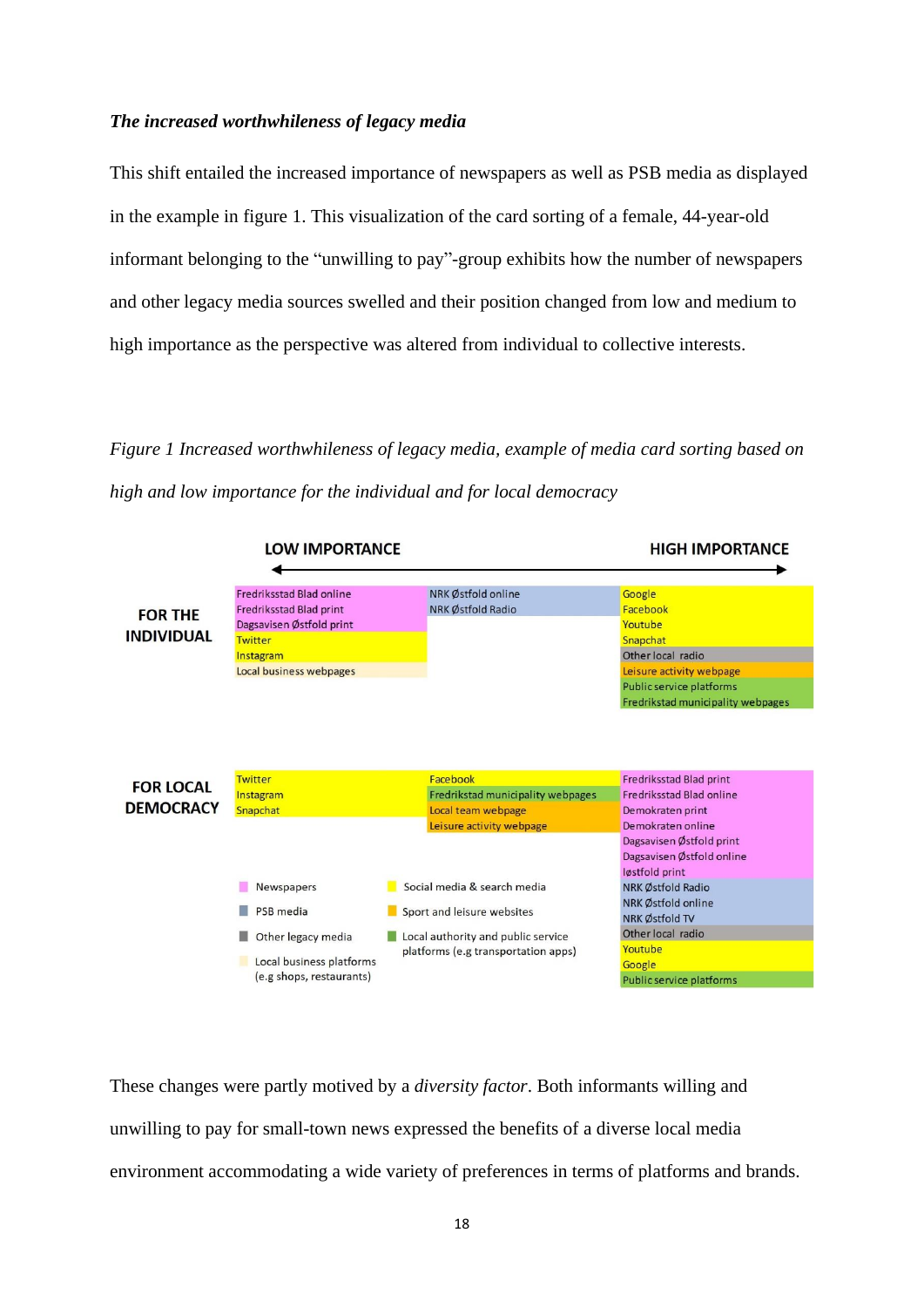This appreciation of media diversity exceeded personal interests. As described by one informant regarding the PSB radio and TV offering: "Even though I personally don't relate to it, I think it's important for those who like radio and TV" (Male, 27). Such rationale was related to age and the media preferences of older people in the locality: "We have an older population to cater to. I know that many elderly people use the printed edition of Fredriksstad Blad, so I think it is just as important as the online edition for the local community" (Female, 29). Being able to choose between alternative media sources in a diverse media context and stimulate competition on the local media market, also played a part in the informant's assessment: "Competition between the media is good. Without it, the monopolists can do whatever they like, and we don't want that" (Male, 28).

A key motivation for the increased importance of newspapers was a *democratic monitor factor*, related to critical journalism which holds those in power accountable and illuminates important societal issues. One of the informants described a specific investigative story on municipal mismanagement as an example of legacy media's watchdog role and the importance of newspapers for local democracy: "Newspapers, regardless of whether they're print or digital, have a unique role in realizing democratic principles and making critical voices heard. Without local media, this story would not have been exposed" (Female, 36). Critical and balanced information concerning local matters also motivated the increased importance of the number two newspaper as it represented an alternative voice. However, its actual impact was questioned: "It depends on the number of readers. There is no point in shouting if nobody is listening" (Female, 44).

Finally, the increased importance of newspapers was motivated by a *meeting place factor*. Both among those willing and unwilling to pay for local news the social glue function of the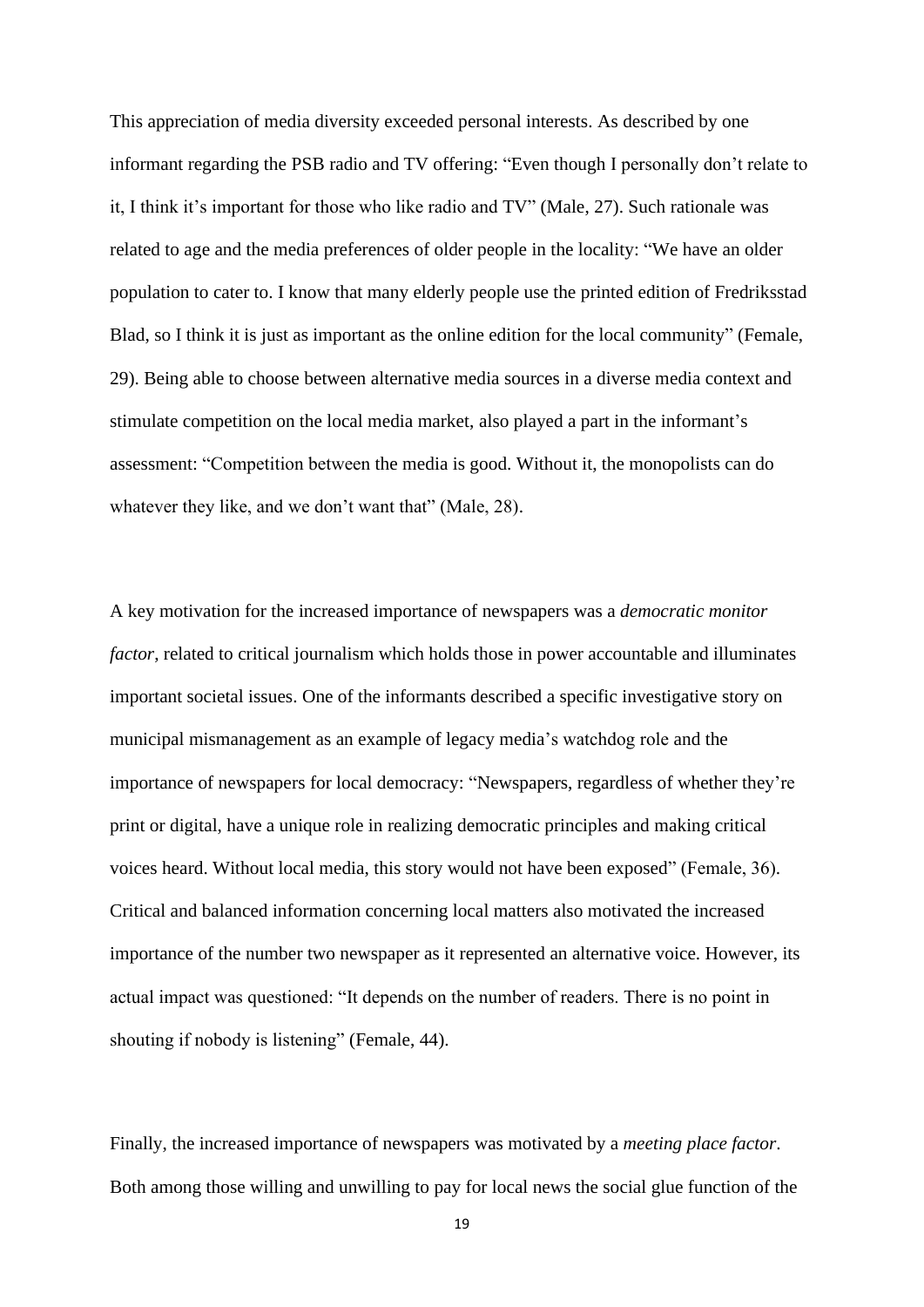small-town newspaper was appreciated and emphasized when considering the interests of local democracy: "A town like ours definitely needs a local newspaper. People living here should have that offering. Everything identity-building, like a local newspaper, is super important" (Female, 33). This was grounded in a common reference point rationale securing that "everybody reads the same news" (Female, 26) as well as the need for a shared arena "where many people express their views and where local debates take place" (Male, 27). Again, such collective benefits offered by the local newspaper in particular were identified as values beyond the immediate self-interests of the individual.

### *The ambiguous worthwhileness of social media*

Whereas some of the informants clearly prioritized newspapers and PSB media over social media when assessing importance for local democracy, others maintained that social media platforms gained importance when their perspectives shifted form the individual to the collective. This demonstrates the informants' ambiguity regarding the democratic value of social media in the small-town context. The motivation for disregarding social media's importance was mainly these platforms' disability to fulfil legacy media's information role in society, a concern voiced both among those willing and unwilling to pay for small-town news. As described by one of the informants regarding Facebook: "For local democracy it's not important. It's very subjective. It differs from one person to another, depending on what you follow and click on. It's very arbitrary. And not very local" (Male, 28). Other informants perceived social media as playing a significant role for the collective as displayed in the example in figure 2 based on the sorting of a male, 35-year-old informant belonging to the "unwilling to pay"-group.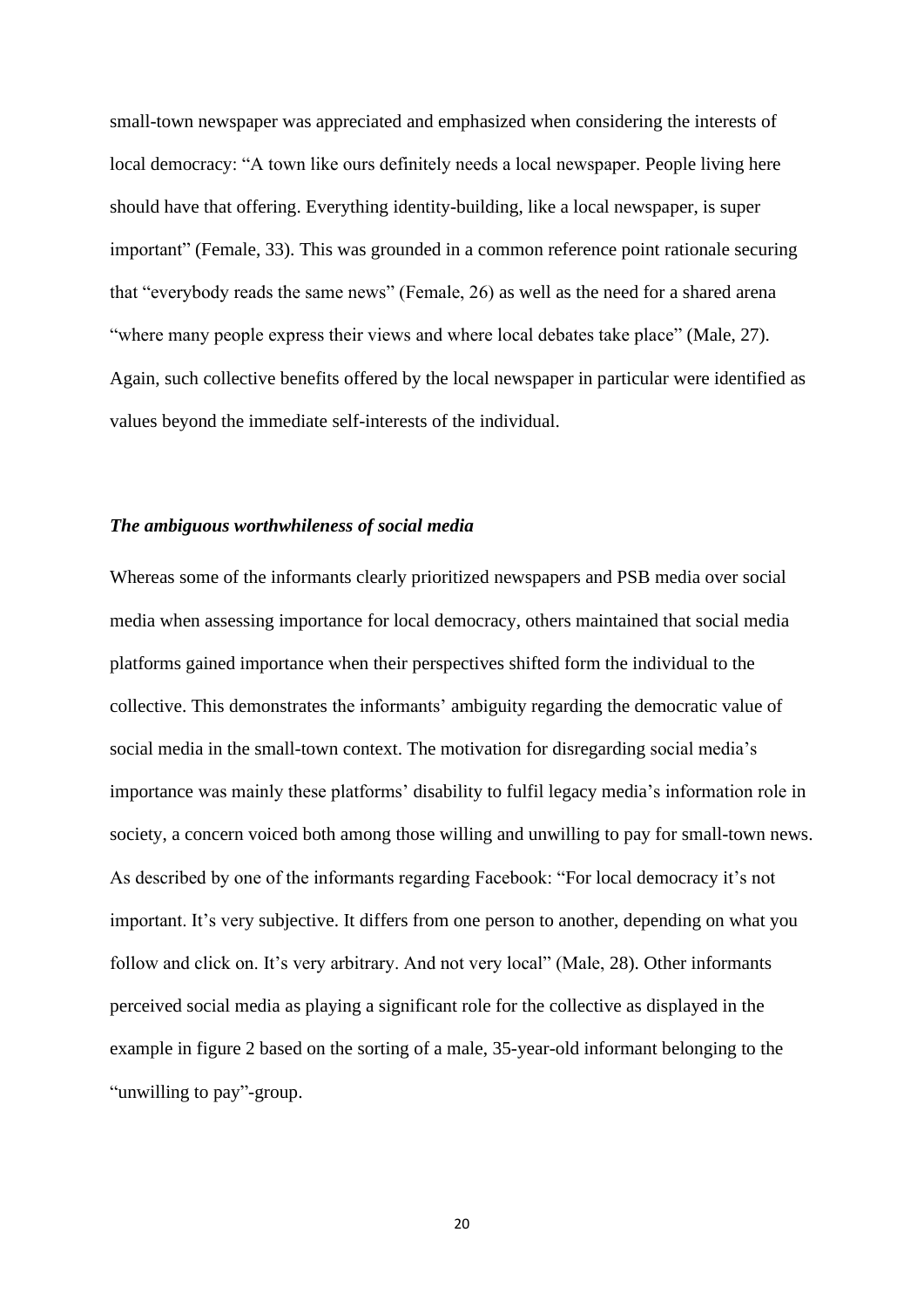*Figure 2 Increased worthwhileness of social media, example of media card sorting based on high and low importance for the individual and for local democracy*



Here too the *diversity factor* and catering for the interests of others played an important role for the informant's assessment: "With regard to local democracy, I have to take into account the sources used by others than myself. From that perspective Twitter, Instagram and Facebook become super important" (Male, 44). Informants described how social media added richness to local democracy by extending media diversity: "I think a rich local democracy demands media richness. Of course, quality will vary, but I don't think you can be snobbish on behalf of local democracy, so everything should be included" (Female, 33). Both among those willing and unwilling to pay for local news, meeting the preferences of young people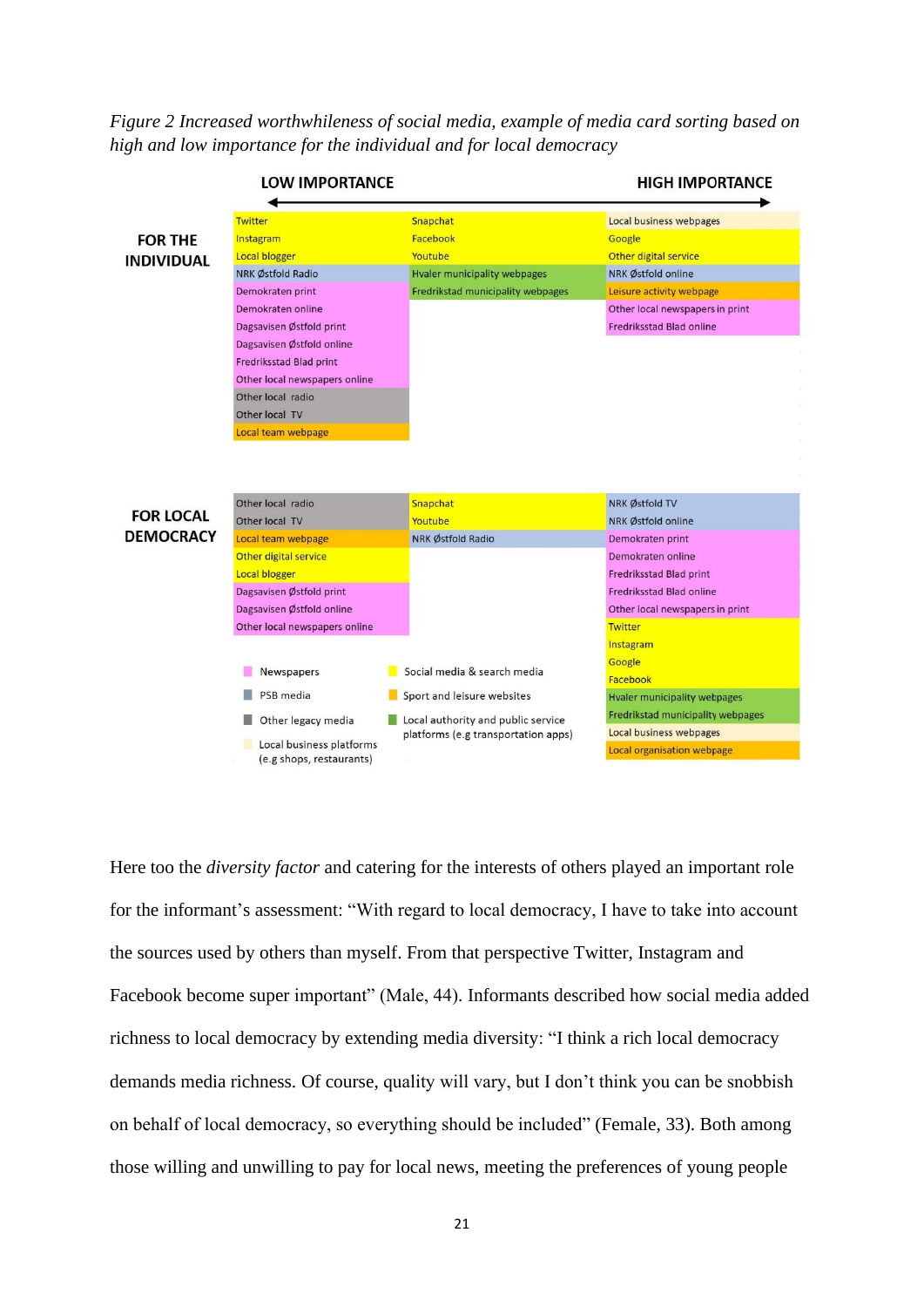was a specific concern when assessing social media's importance for local democracy: "Many young people use social media. If you want to reach them, you have to use platforms like Facebook and Twitter" (Male, 34). This emphasis on reaching different segments of the population represented an *information dissemination factor* whereby the informants associated social media with the benefit of an extended distribution system for news. As such, social media were regarded as "important sources for local news by many people" (Female, 27) which, often in tandem with mobile phones, made local news "accessible just by a click" (Male, 44). Another benefit related to accessibility was their participatory affordances. This *deliberative factor* also motivated the appreciation of social media's importance for local democracy. Social media were described as contributors to diversity by offering alternative and supplementary arenas for public discourse. "For some people, being able to voice their opinion on Facebook and Twitter is important. So having this platform in local democracy is good, although it's not important for me personally" (Female, 41).

In sum, these shifts demonstrate how the informants regarded a diverse media landscape as important for local democracy. When taking the interests of the small town into consideration, they were concerned with meeting the needs of different user groups and providing opportunities for self-expression and participation as well as quality-controlled information from trustworthy sources that hold local authorities accountable while providing common points of reference in the local public sphere. Such collective benefits were appreciated both among those willing and unwilling to pay. The valorization of media diversity demonstrated societal worthwhileness factors that went beyond the personal value experience of each individual media user and the affordances of each individual media type.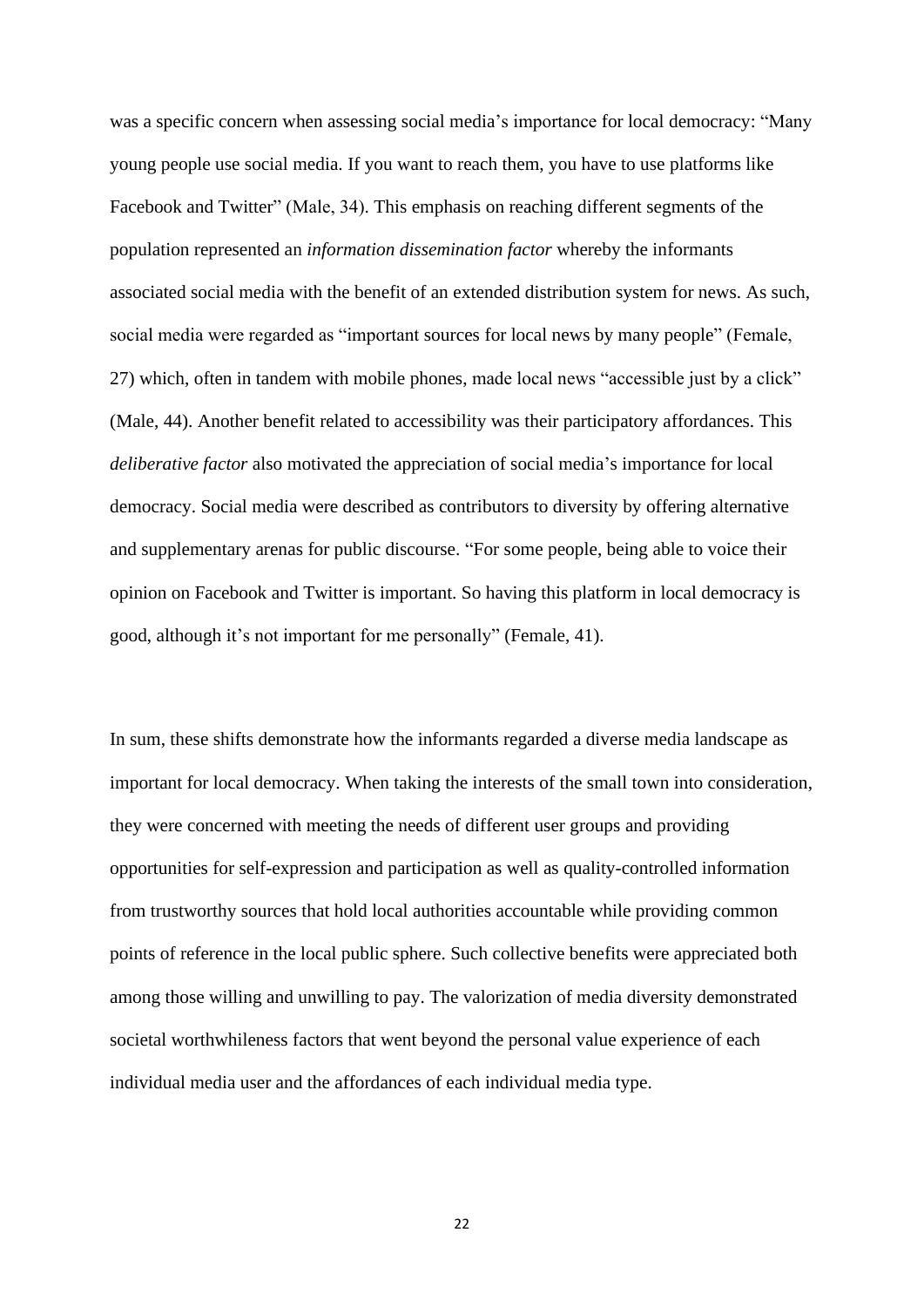# **Discussion and conclusion**

For small-town newspapers, sustainability depends on their ability to deliver a product that their audiences care about. By implementing paywalls, small-town newspapers are putting the relationship with their audiences to the test. If, as suggested by Goyanes (2015) and Himma-Kadakas and Kouts (2015), local news is more easily monetized due to its unique value for local audiences, small-town newspapers are indeed well positioned to develop an online business based on user payment. By asking if small-town news matters to people in their early adulthood and if they are willing to pay for it, the present study demonstrates how the perceived value of small-town newspapers, conceptualized as their worthwhileness, was experienced very differently among audience members. In the midst of an unprecedented abundance of news and information, the informants evaluated the importance, relevance and indispensability of the small-town newspaper's content against the costs of consumption. For some, this worthwhileness "equation" resulted in a favourable evaluation and willingness to pay. The small-town newspaper was well-integrated in their daily routines and vital for their sense of being informed and part of the community. For others the value of small-town news was regarded as low and not worth paying for. This was partly motivated by disapproval of the small-town newspaper's prioritization of news and thus, its production of locality (Buchanan, 2009). The findings challenges Mersey's (2009) and Schaudt and Carpenter's (2009) argument that proximity remains essential for people's news interest, as well as Goyanes' (2015) and Himma-Kadakas and Kouts' (2015) optimism regarding willingness to pay for local news. Instead, the findings lend support to the idea that, at least for parts of the audience, interest in news close to home is decreasing as argued by Armstrong, McAdams and Cain (2015). In sum, the varying worthwhileness assessments demonstrate how value is individually determined by the media user.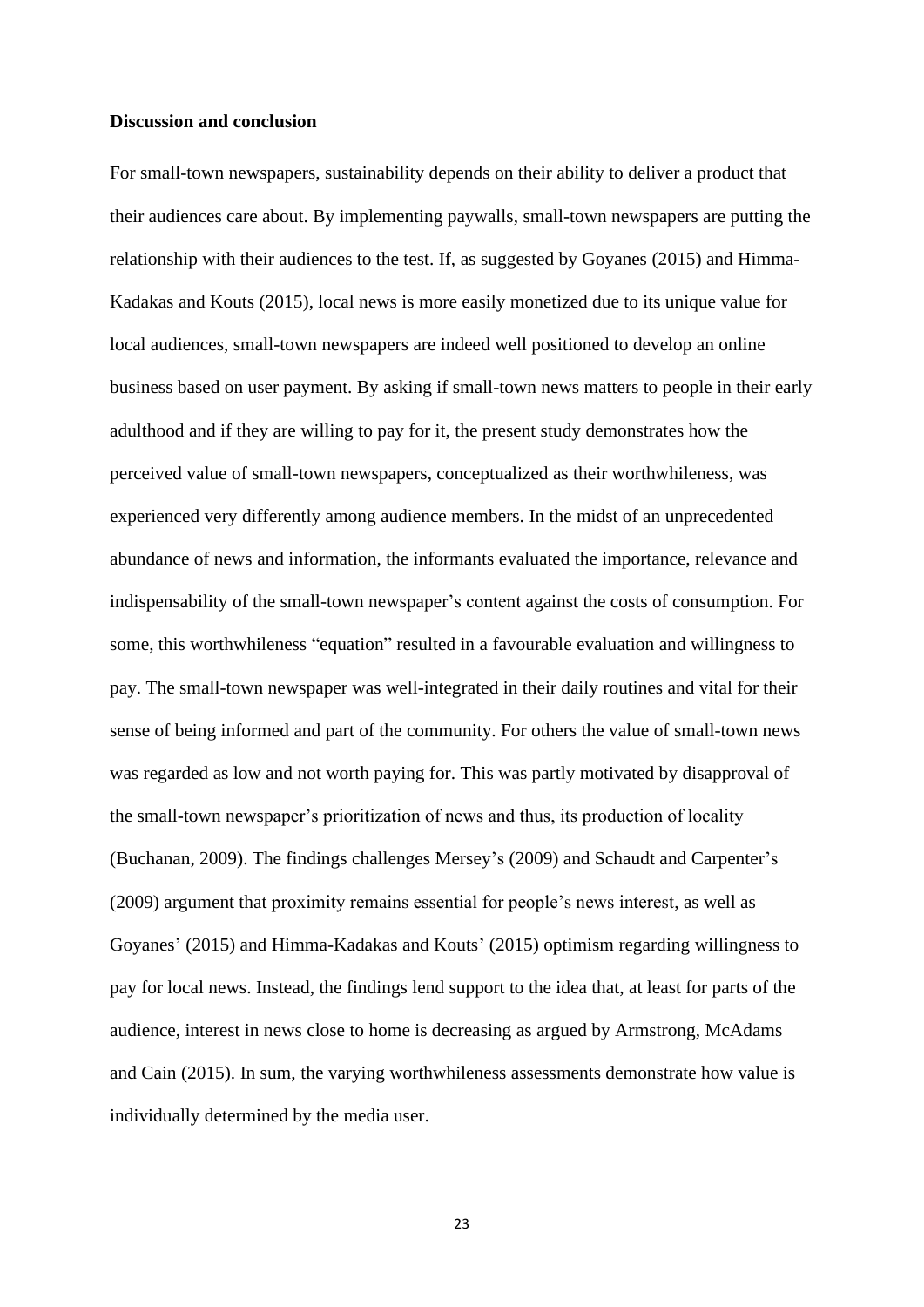The study shows how the availability and richness of news and information in the digital sphere devaluated the significance of small-town news among those unwilling to pay and stimulated a sense dispensability, even nonchalance with regard to paywalled small-town news. Interestingly, this disengagement contrasted with their view on small-town newspapers' inimitable and non-substitutable character. The analysis of both interview and media card sorting data displays how small-town newspapers were regarded as irreplaceable and valuable from a societal perspective both among those willing and unwilling to pay for it. This inconsistency reveals how perceived worthwhileness of news media exceeds the personal realm and, as noted by Holbrook (1994), how the individual's experience of value is not only self-oriented but also other-oriented. By introducing the distinction between individual and societal worthwhileness of news media and demonstrating a misalignment between the two in the small-town context, the present study exposes a complexity in people's relationship to local news and news sources hitherto unaccounted for in the literature. Extending the worthwhileness conceptualization in previous contributions by Schrøder and colleagues (e.g. 2010, 2015), the study demonstrates how value of local news media cannot be reduced to the weighing of benefits and costs for the individual alone. Instead, the informants' appreciation of media diversity and the democratic role of small-town newspapers for the local community show that collective interests are also part of individuals' value perception. However, even if perceived worthwhileness of local news media exceeds personal interests and preferences, willingness to pay may not. This paradox supplements Ali's description of local news as a merit good (2016). The gap between the perceived societal worthwhileness of small-town news and readers' willingness to pay for it alludes to a certain "taken for grantedness" with regard to small-town newspapers among some of the informants: Even if they do not pay for the newspaper, they want it around and expect it to fulfil democratic functions in the locality. These findings moderate Swart, Peters and Broersma's (2017) argument that paying for news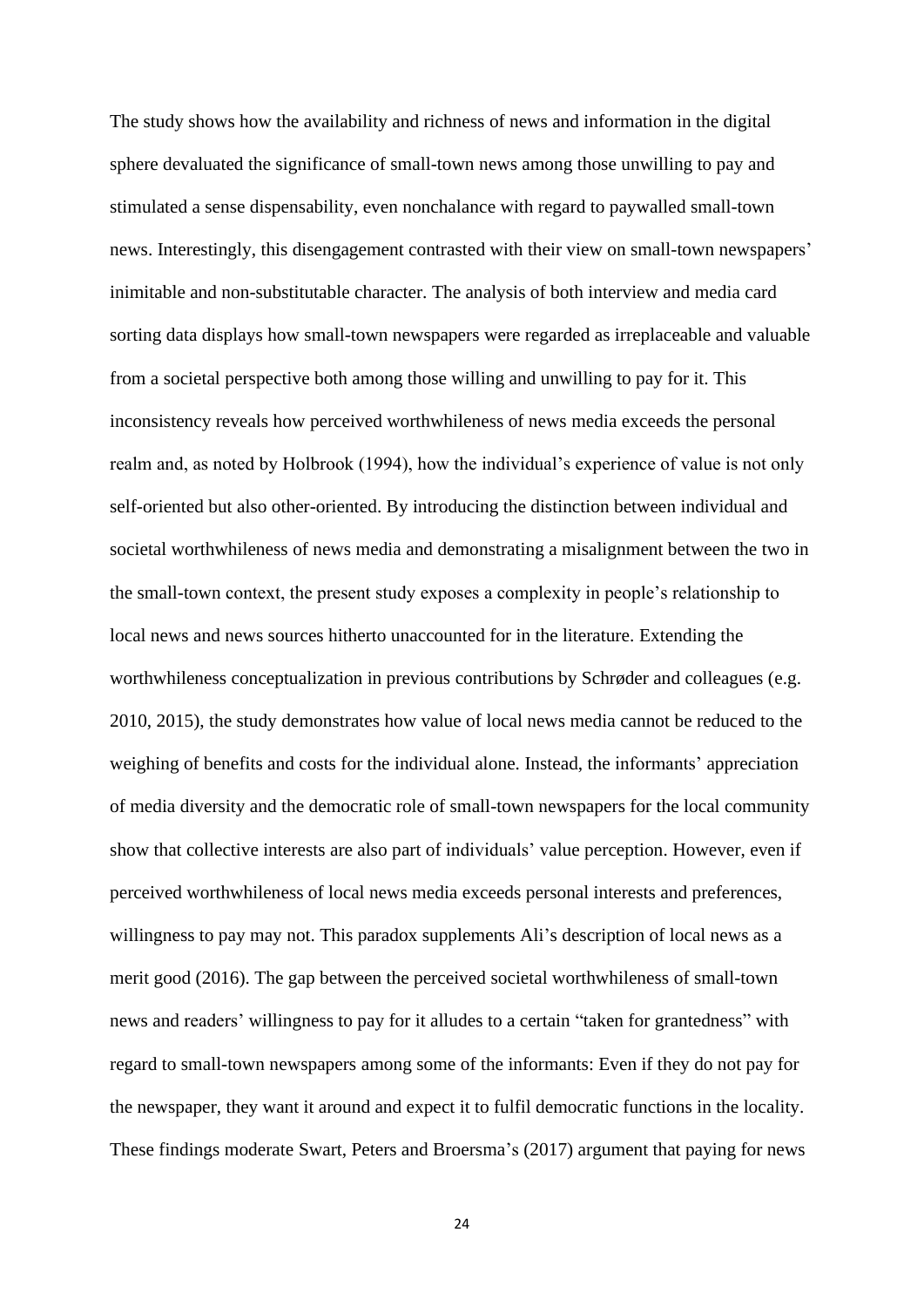is considered a "civic obligation" among the audience: Such a sense of civic responsibility was unevenly distributed and even if people feel it, they did not necessarily act upon it.

**The study provides a deeper understanding of why paying intent for local news is limited (Chyi, 2012) particularly among younger people (Goyanes, 2015; Kammer et al. 2015; Olsen and Solvoll, 2018b). Findings add insights to previous research questioning the revenue potential of paywalls (Myllylahti, 2014) and suggest that turning non-paying young adults into paying subscriber for the future is indeed a challenging task. In lieu of newspapers' increasing dependency on reader revenue, these findings give some cause for concern.** People may be getting used to the idea of paywalls in their local online newspaper, and even support the idea of user payment, but small-town journalists and editors are challenged to explore what really creates value for their readers in order to stimulate willingness to pay. Furthermore, media academics as well as practitioners and policy makers are encouraged to explore ways of bridging the gap between people's perception of personal and societal worthwhileness of local news media as it has significant implications for the future funding of local journalism.

While this study contributes to a nuanced understanding of the experience of small-town news and their willingness to pay for it, it does have some limitations. As the discussion is based on qualitative data from one societal context similar studies in other markets may yield different results and normative implications. Future research is encouraged to expand the present design to encompass other less media-rich markets and broader audience groups. Another challenge is to operationalize personal and societal worthwhileness for rigorous quantitative measurement and results that are generalizable. As such, the present study represents a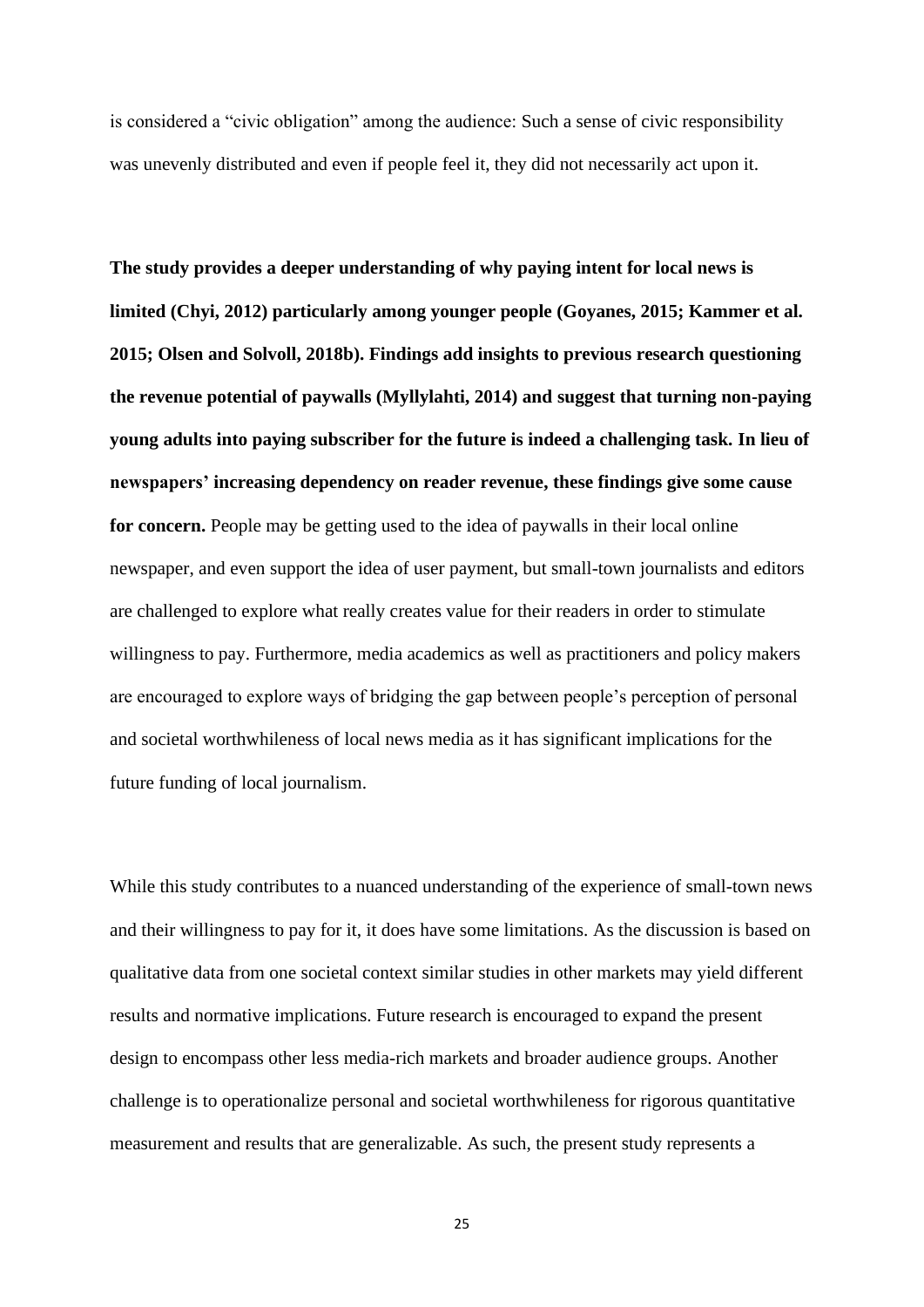starting point for illuminating people's relationship with small-town newspapers and their sustainability in a global, digital context.

# **References**

Abernathy PM (2018) The expanding news desert. University of North Carolina: Center for Innovation and Sustainability in Local Media.

Ali C (2016) The Merits of Merit Goods: Local Journalism and Public Policy in a Time of Austerity. *Journal of Information Policy* 6: 105-128.

Armstrong CL, McAdams MJ and Cain J (2015) What Is News? Audiences May Have Their Own Ideas. *Atlantic Journal of Communication* 23(2): 81-98.

Buchanan C (2009) Sense of Place in the Daily Newspaper. *Aether: The Journal of Media Geography* 4(Spring): 62-84.

Chaffee SH and Wilson DG (1977) Media Rich, Media Poor: Two Studies of

Diversity in Agenda-Holding. *Journalism and Mass Communication Quarterly* 54(3): 466- 476.

Chiou L and Tucker C (2013) Paywalls and the demand for news. *Information Economics and Policy* 25(2): 61–69.

Cisarova LW, Macek J and Mackova A (2018) Shattering the myth? Audiences' relationship to local media and local news revisited. In: *The Future of Local News: Research and Reflections*. Report, Ryerson Journalism Research Centre.

Cook JE and Attari ZS (2012) Paying for What Was Free: Lessons from the New York Times Paywall. *Cyberpsychology, behavior and social networking* 15(12): 682-688.

Couldry N, Livingstone S and Markham T (2007) *Media Consumption and Public Engagement. Beyond the presumption of attention*. Basingstoke: Palgrave Macmillan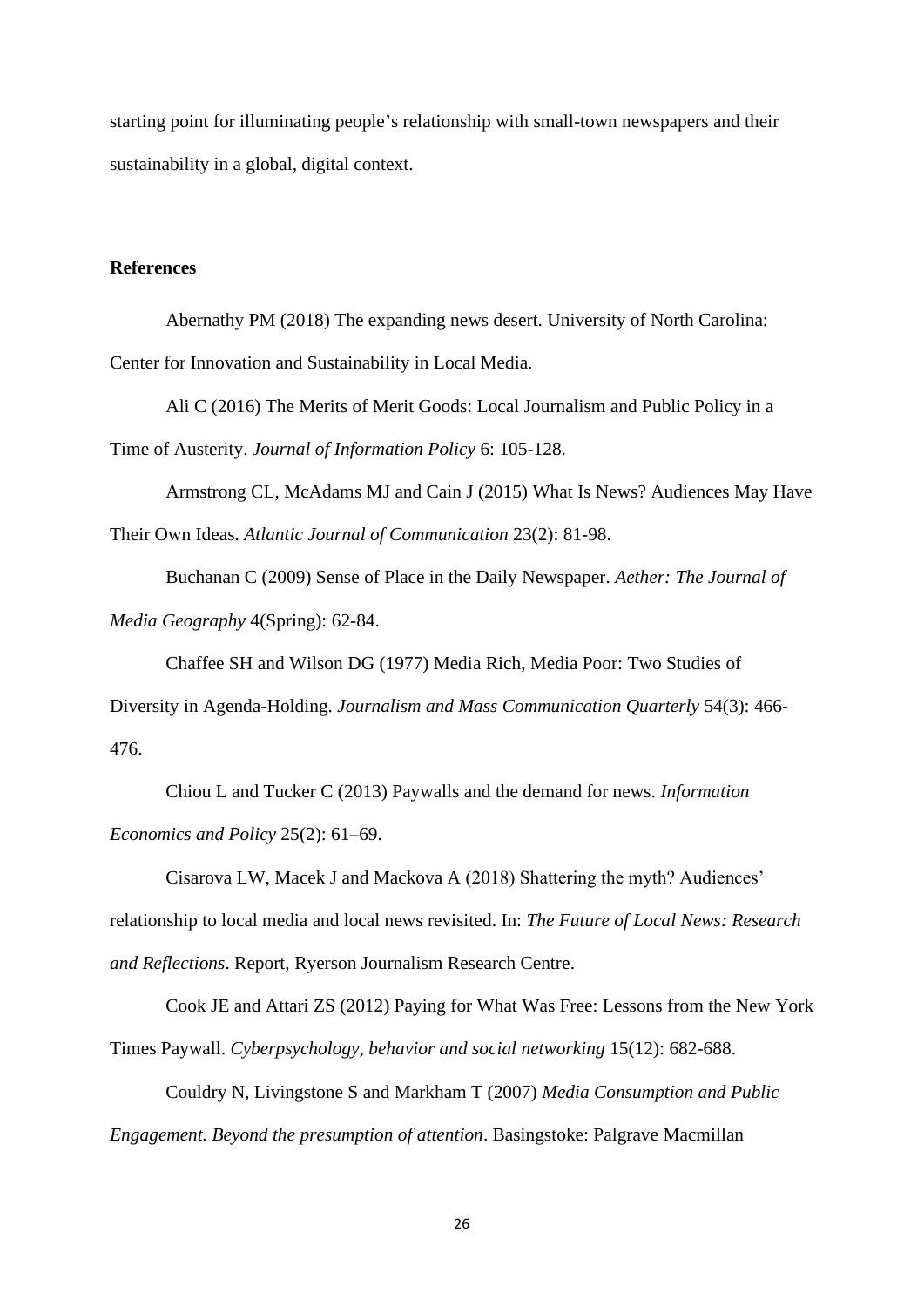Chyi HI (2012) Paying for what? How much? And why (not)? Predictors of paying intent for multiplatform newspapers. *International Journal on Media Management* 14(3): 227-250.

Goyanes M (2015) The Value of Proximity: Examining the Willingness to Pay for

Online Local News. *International Journal of Communication* 9: 1505–1522.

Hess K (2013) Breaking Boundaries. *Digital Journalism*, 1(1): 48-63.

Hess K and Waller L (2014) Geo-Social Journalism. *Journalism Practice*, 8(2): 121- 136.

Hess K and Waller L (2017) *Local Journalism in a digital world*. London: Palgrave Himma-Kadakas M and Kouts R (2015) Who Is Willing to Pay for Online Journalistic Content? *Media and Communication* 3(4): 106-115.

Holbrook MB (1994) The Nature of Customer Value: An Axiology of Services in the

Consumption Experience. In: Rust R and Oliver RL (eds) *Service Quality: New Directions in* 

*Theory and Practice*. Newbury Park, CA: Sage, pp.21-71.

Høst S (2018) Avisåret 2017 [The Newspaper Year of 2017] Rapport nr 86/2018, Report, Høgskulen i Volda, Norway.

Høst S and Vaage OF (2010) Avislesing ikke lenger for alle [Newspaper reading no longer for everyone]. *Samfunnsspeilet/Statistisk Sentralbyrå* 24(4): 13-22.

Kammer A, Boeck M, Hansen, JV and Hauschildt, LJH (2015). The free-to-fee transition: audiences' attitudes toward paying for online news. *Journal of Media Business Studies* 12(2): 107-120.

Kumar V and Reinartz W (2016) Creating enduring customer value. *Journal of Marketing* 80(6): 36-68.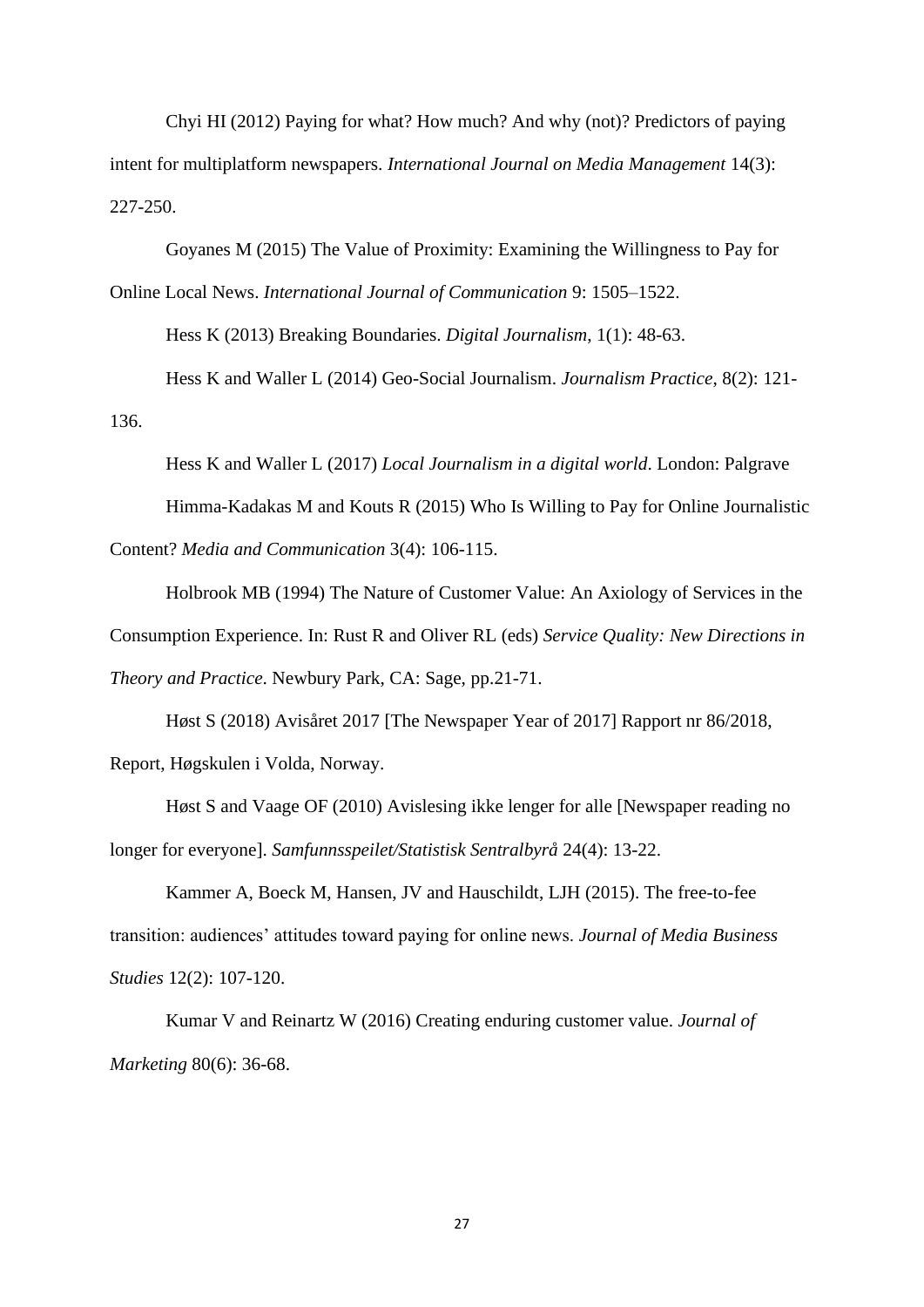Kösters R and Jandura O (2017) The Segmentation of Local Audiences? Fragmented Media Use and Types of Media Users at the Local Level. In: Cisarova LW (ed.) *Voice of the locality: Local media and local audience* Brno: Munipress, pp. 41-59.

Lauterer J (2006) *Community journalism: Relentlessly local*. Chapel Hill, NC: University of North Carolina Press.

Levinson DJ (1986). A conception of adult development. *American Psychologist*  $41(1): 3-13.$ 

Mersey RD (2009) Online news users' sense of community. *Journalism Practice* 3(3): 347-360.

**Myllylahti M (2014) Newspaper Paywalls—the Hype and the Reality,** *Digital Journalism* **2(2): 179-194** 

**Myllylahti M (2017) What Content is Worth Locking Behind a Paywall? Digital news commodification in leading Australasian financial newspapers.** *Digital Journalism* **5(4): 460-471.**

Newman N, Levy DAL and Nielsen, RK (2015). Reuters Institute Digital News Report 2015. Tracking the future of news. Report, Oxford, England: Reuters Institute for the Study of Journalism.

Newman N, Fletcher R, Kalogeropoulos A, Levy DAL and Nielsen RK (2018) Reuters Institute Digital News Report 2018, Report, Oxford, England: Reuters Institute for the Study of Journalism.

Nielsen RK (2015a) Local Newspapers as Keystone Media: The Increased Importance of Diminished Newspapers for Local Political Information Environments. In: Nielsen RK (Ed*) Local Journalism. The decline of newspapers and the rise of digital media*. Oxford University, UK: Reuters Institute for the Study of Journalism, pp.51-72.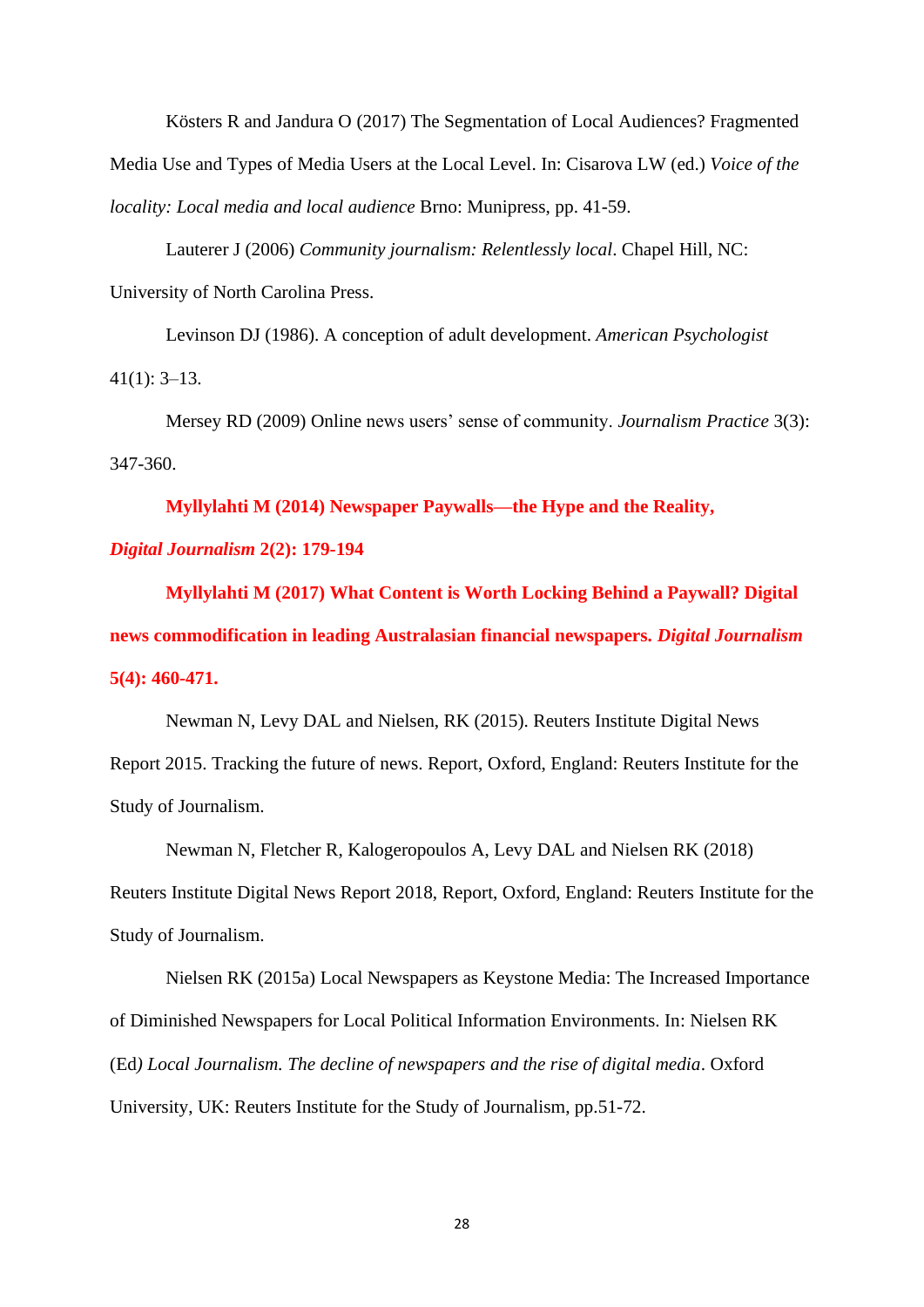Nielsen RK (2015b). The Uncertain Future of Local Journalism. In: Nielsen RK (Ed) *Local Journalism. The decline of newspapers and the rise of digital media*. Oxford University, UK: Reuters Institute for the Study of Journalism, pp.1-25.

Nygren G and Leckner S (2016). Facebook och hyperlokalt i de lokala mediernas ekosystem [Facebook and hyperlocals in local media eco systems]. In: Ohlsson J, Oscarsson H and Solevid M (eds) *Ekvilibrium* Gothenburg: SOM institute, University of Gothenburg pp.329-348.

Olsen RK and Solvoll MK and (2018a). Reinventing the business model for local newspapers by building walls. *Journal of Media Business Studies* 15(1): 24-41.

Olsen RK and Solvoll M (2018b) Bouncing off the Paywall–Understanding Misalignments Between Local Newspaper Value Propositions and Audience Responses. *International Journal on Media Management*, 20(3), pp.174-192.

Pauly JJ and Eckert M (2002) The myth of "the local" in American journalism. *Journalism and Mass Communication Quarterly* 79(2): 310-326.

Rosenstiel T, Mitchell A, Purcell K and Rainie L (2011) How People Learn About Their Local Community. Report, PewResearchCentre, US, September.

Schaudt S and Carpenter S (2009) The News That's Fit to Click: An Analysis of

Online News Values and Preferences Present in the Most-viewed Stories on azcentral.com.

*Southwestern Mass Communication Journal* 24(2): 17-26.

Schrøder KC (2015) News Media Old and New. *Journalism Studies* 16(1): 60-78

Schrøder KC and Kobbernagel C (2010) Towards a typology of cross-media news

consumption: a qualitative–quantitative synthesis, *Northern Lights*, 8: 115-138.

Schrøder KC and Kobbernagel C (2016) From everyday communicative figurations to rigorous audience news repertoires. A mixed-method approach to cross-media news consumption. *MedieKultur* 60: 6-31.